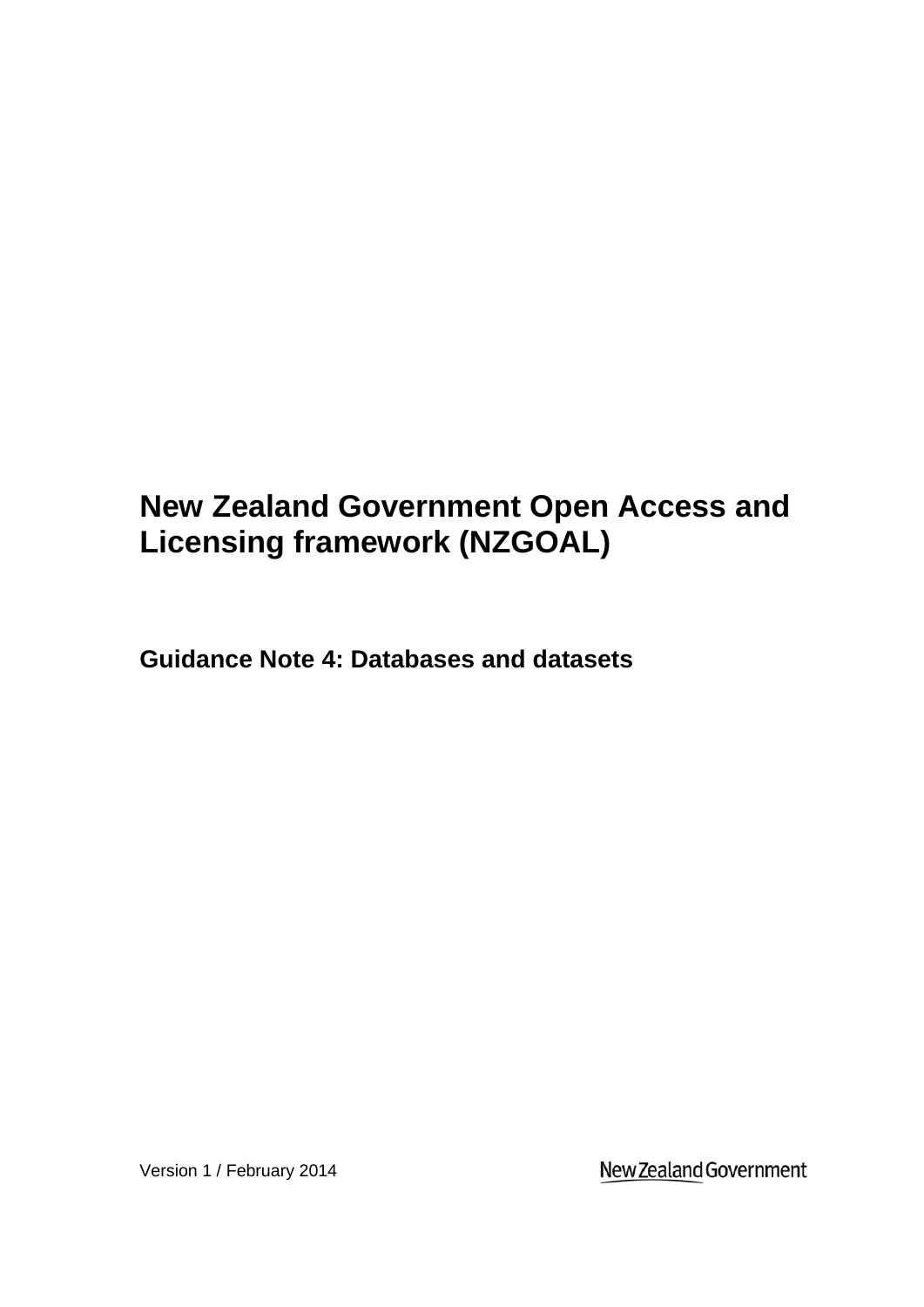New Zealand Open Government Information and Data Secretariat Land Information New Zealand P O Box 5501 WELLINGTON 6145



Crown copyright ©. This copyright work is licensed under the Creative Commons Attribution 3.0 New Zealand licence. In essence, you are free to copy, distribute and adapt the work, as long as you attribute the work to the Crown and abide by the other licence terms. To view a copy of this licence, visi[t http://creativecommons.org/licenses/by/3.0/nz/.](http://creativecommons.org/licenses/by/3.0/nz/) Please note that neither the Land Information New Zealand logo nor the New Zealand Government logo may be used in any way which infringes any provision of the [Flags, Emblems, and Names Protection Act 1981](http://www.legislation.govt.nz/act/public/1981/0047/latest/whole.html#dlm52216) or would infringe such provision if the relevant use occurred within New Zealand. Attribution to the Crown should be in written form and not by reproduction of the New Zealand Government logo.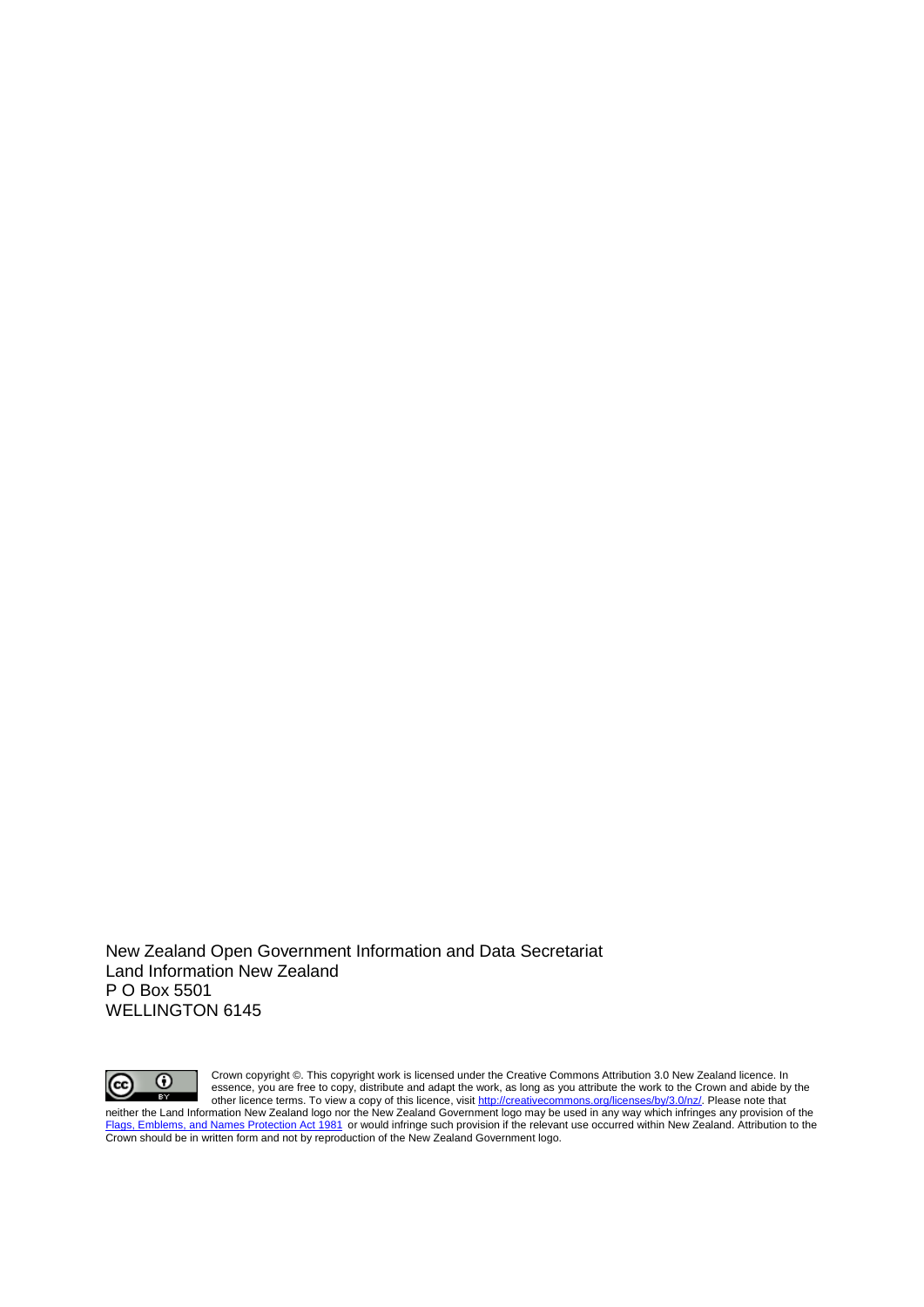# **Contents**

| Suitability of Creative Commons licences for copyright databases and datasets  4                                                                                         |
|--------------------------------------------------------------------------------------------------------------------------------------------------------------------------|
|                                                                                                                                                                          |
| Assertions regarding Creative Commons licences and databases/datasets  5                                                                                                 |
|                                                                                                                                                                          |
| 'Creative Commons licences were designed for creative works and not databases' and<br>'Creative Commons itself does not support the use of its licences for databases' 6 |
|                                                                                                                                                                          |
| 'Creative Commons licences do not contain a prohibition against misrepresentation of                                                                                     |
|                                                                                                                                                                          |
| Creative Commons licences contrasted with other licences for the licensing of data  9                                                                                    |
|                                                                                                                                                                          |
|                                                                                                                                                                          |
|                                                                                                                                                                          |
|                                                                                                                                                                          |
| Potential use of the CC+ tool where a licence other than the Creative Commons                                                                                            |
| Using programmatic means to regulate access to data and the interrelationship                                                                                            |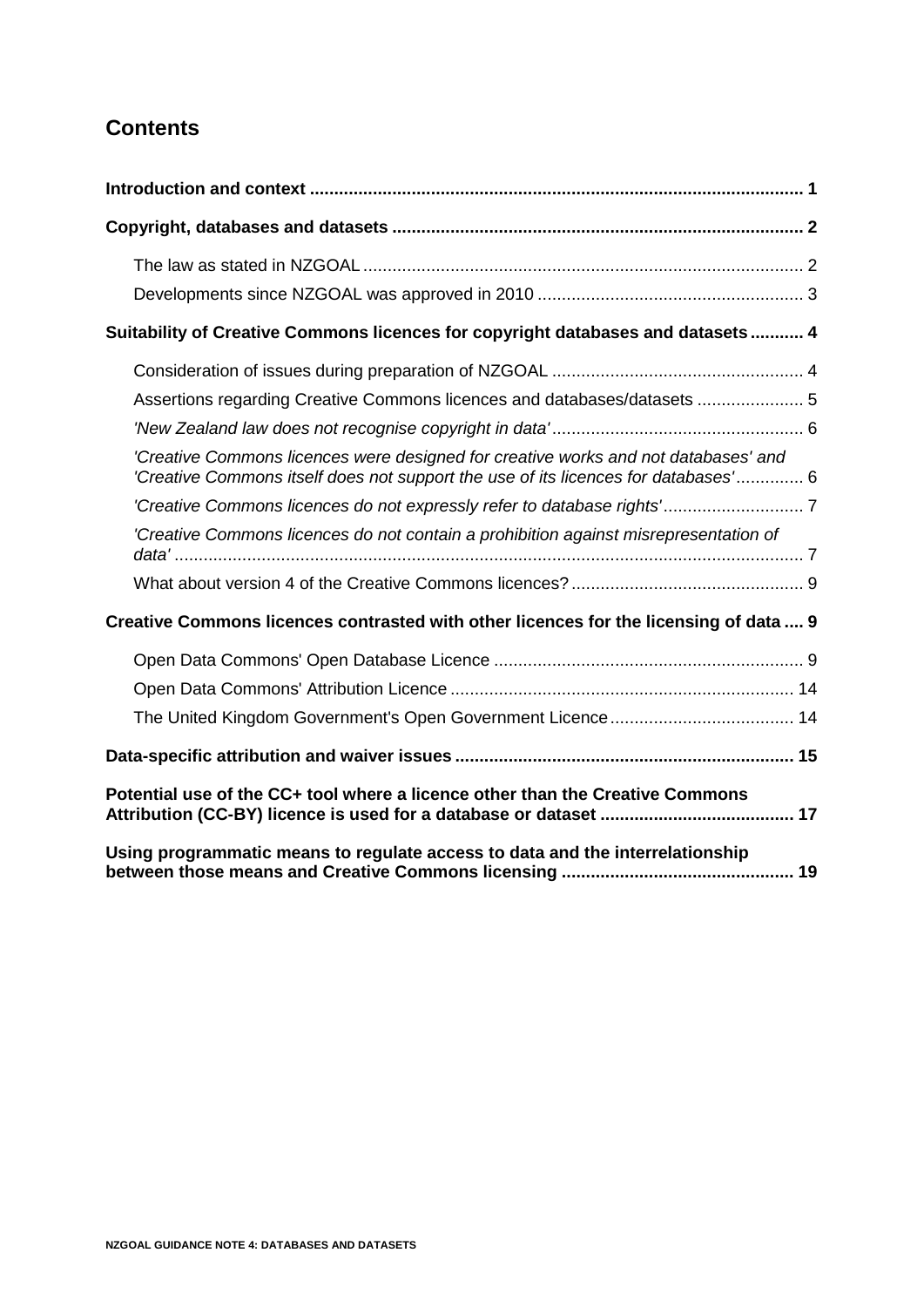# **Introduction and context**

- 1 The New Zealand Government Open Access and Licensing framework (**NZGOAL**), originally released in August 2010, $<sup>1</sup>$  anticipated that additional guidance notes would be</sup> released over time. These guidance notes would:
	- (a) explore, in greater detail, some of the issues addressed or raised in NZGOAL; and
	- (b) address operational or technical issues which arise in practice, whether on the part of State Services agencies that are implementing NZGOAL or members of the public who are re-using copyright works and non-copyright material released in accordance with NZGOAL.
- 2 This Guidance Note addresses a range of issues that are touched on in NZGOAL or that arise in practice in relation to agencies' licensing of databases and datasets and people's consumption of them. As these topics crop up repeatedly, it was felt appropriate to address them in a single Guidance Note.
- 3 For the purposes of this Guidance Note:
	- (a) a **database** is an organised collection of data, usually designed to provide efficient retrieval of specific data items by reference to searchable fields. The data are typically held in accordance with a database model, or schema, that describes how the database is structured and organised. Data may come to be added to the database via data entry sheets (e.g., an online form or table). The collected data could be in any number of formats and the individual data items could range from simple, non-copyright facts through to copyright works in their own right, such as images or audio clips. A typical database is made up of many linked tables of rows and columns, each containing specific data; often each column will represent a "field", each row will represent a "record" and a collection of records will be referred to as a "table" or, perhaps, a dataset;
	- (b) a **dataset** is either a slice of, or table from, a broader database (i.e., a specific table or subset of records) or a simple database in its own right (e.g., a tabulated compilation or records).
- 4 The issues addressed in this Guidance Note are as follows:
	- (a) copyright, databases and datasets;
	- (b) the suitability of the current New Zealand law versions of the Creative Commons licences to the licensing of databases and datasets, including Creative Commons' position on this issue;
	- (c) Creative Commons licences versus other licences for the licensing of data (Open Data Commons' Open Database Licence, Open Data Commons' Attribution Licence and the United Kingdom Government's Open Goverment Licence) and why New Zealand government agencies do not need to (and should not) adopt these alternative approaches;
	- (d) data-specific attribution and waiver issues;
	- (e) potential use of the CC+ tool where a licence other than the Creative Commons Attribution (CC-BY) licence is used for a database or dataset; and

 $\overline{a}$ 

<sup>1</sup> See http://ict.govt.nz/guidance-and-resources/information-and-data/nzgoal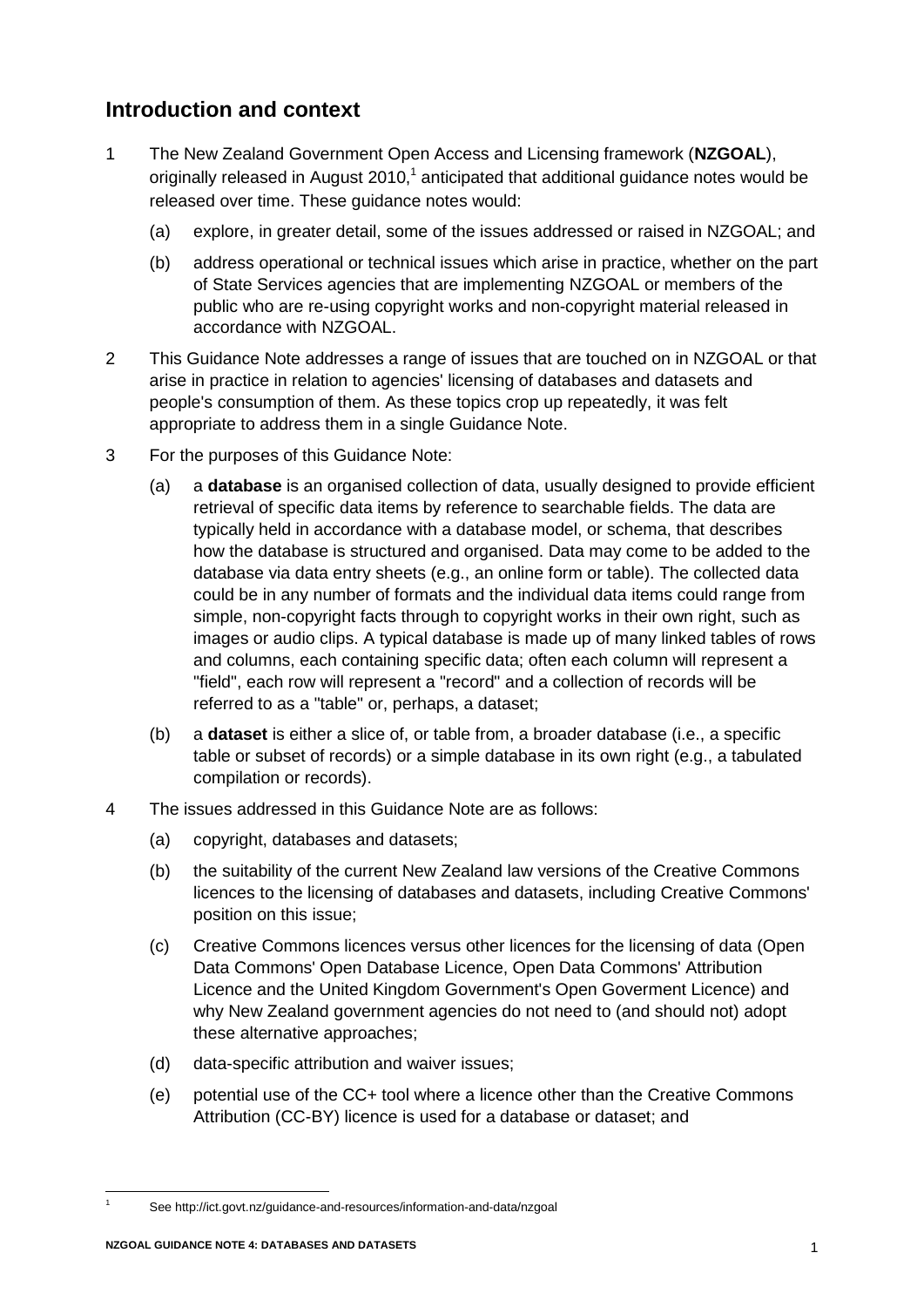- (f) other means by which agencies can regulate access to data and the interrelationship between those means and Creative Commons licensing.
- 5 This Guidance Note is general in nature and does not constitute legal advice. Agencies licensing databases and datasets and persons using licensed data should seek their own legal advice to the extent required.

## **Copyright, databases and datasets**

#### **The law as stated in NZGOAL**

- 6 NZGOAL contains a section on key features of New Zealand copyright law. That section addresses the nature and exercise of copyright, ownership of copyright, duration of copyright, Crown copyright as a species of copyright, specific public sector works in which there is no copyright (such as legislation and court judgments), infringement of copyright, copyright and licensing, and moral rights. Its coverage of copyright also makes specific mention of issues that arise in relation to databases and datasets (paragraphs 178-181 and 206-209).
- 7 Key points made in NZGOAL's coverage of copyright, databases and datasets are as follows:
	- (a) **Copyright is a property right**: Copyright is a property right that exists in certain categories of original works listed in the Copyright Act 1994. The "threshold test for originality is not high", the determining factor being "whether sufficient time, skill, labour, or judgment has been expended in producing the work". $2$
	- (b) **Tables and compilations are species of "literary works", which is a qualifying category**: "Literary work" means any work, other than a dramatic or musical work, that is written, spoken, or sung, *including a table or compilation* and a computer program.
	- (c) **Compilation includes databases/datasets**: The Copyright Act defines "compilation" to include "a compilation consisting wholly of works or parts of works, a compilation consisting partly of works or parts of works, and a compilation of data other than works or parts of works".<sup>3</sup> This means that certain databases and datasets can, in principle, qualify as literary works and are, therefore, within the scope of the Copyright Act.<sup>4</sup>
	- (d) **It's the compilation itself that counts, because copyright does** *not* **protect mere facts or information**. As the Court of Appeal has observed:<sup>5</sup>

<span id="page-4-0"></span>"In such cases, there can be no claim to any right in the information contained in the compilation where the compiler of factual information is not the author or originator of the individual facts recorded in the compilation. … The only claim can be to copyright in the compilation itself. *It must be shown that a sufficient degree of labour, skill, and judgment is involved in preparing the compilation*. That may arise, for example, through the manner in which the information is selected for inclusion in the publication, the format or presentation of the data or … the selection and calculation of the relevant ratios, percentiles, averages, and other details."

 $\overline{\phantom{a}}$ <sup>2</sup> *University of Waikato v Benchmarking Services Ltd* (2004) 8 NZBLC 101,561 (CA), para 27, available online at http://www.nzlii.org/nz/cases/NZCA/2004/90.txt

Section 2(1) of the Copyright Act 1994.

<sup>4</sup> Detailed discussion of this issue is beyond the scope of this Guidance Note. See further S Frankel *Intellectual Property in New Zealand* (2ed, LexisNexis, Wellington, 2011) pp. 727-739; I Finch (Ed) *James & Wells Intellectual Property Law in New Zealand* (Thomson Brookers, Wellington, 2007) pp. 186-188.

<sup>5</sup> *University of Waikato*, above [n 2,](#page-4-0) para 36.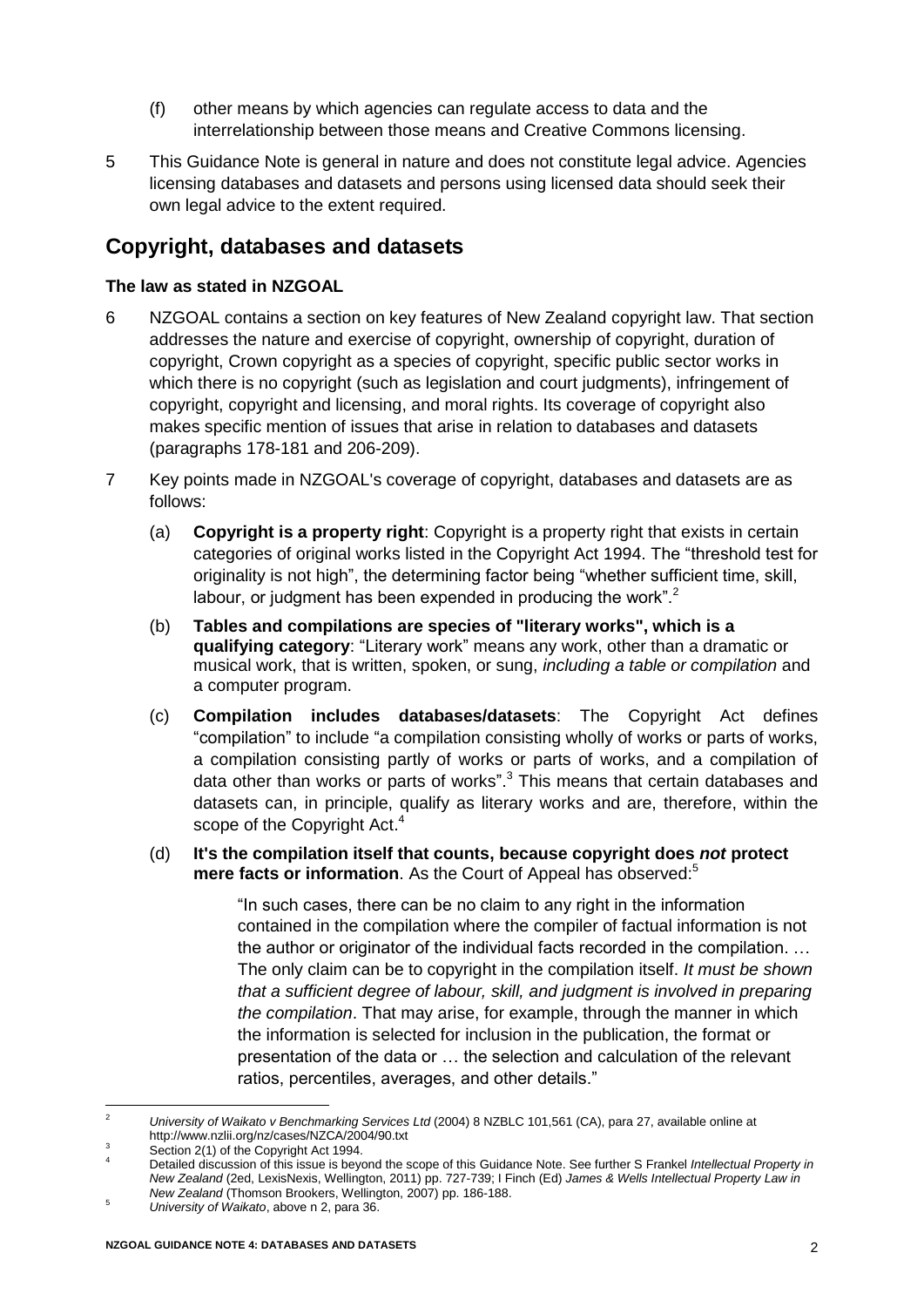(e) **Infringement**: It is important to note the courts' approach to what is required for infringement of copyright where a database or dataset consists of facts or information which, on their own, are not copyright works. As with other types of copyright works, copyright in a database or dataset may be infringed by, among other things, copying either the entire database or dataset or a substantial part of it. In the context of arrangements and compilations, the Supreme Court has endorsed the principle that "the greater the originality, the wider will be the scope of the protection which copyright affords *and vice versa*".<sup>6</sup> In a statement that can be considered to apply equally to compilations (as indicated by our square brackets below), the Court said:

> "The skill and labour which has given rise to the arrangement [or compilation] is what gives the work its originality and if that skill and labour is not great, another arrangement for compilation] of the same unoriginal underlying features [or facts] may not have to depart greatly from the copyright arrangement [or compilation] in order to avoid infringement. If the level of originality in the copyright arrangement [or compilation] is low, the amount of originality required to qualify another arrangement [or compilation] of the same elements as original, is also likely to be low. Substantial reproduction of those aspects of the work in which the originality lies must be shown to establish infringement. ..."

#### **Developments since NZGOAL was approved in 2010**

- 8 Since NZGOAL was prepared, the Australian courts have, to some extent, reigned in the protection afforded in Australia to compilations of data. They have done so by:
	- (a) placing perhaps greater weight on the centrality of authorship in compilation cases (i.e., the importance of identifying one or more authors of the compilation in question); and
	- (b) requiring such authors to have expended "independent intellectual effort" and/or "sufficient effort of a literary nature" directed at the "form of expression" of the work.<sup>7</sup> In other words, they have moved away from what to many is the orthodox test of "skill, labour and judgment", a test which has been expressed differently in different cases and in the compilation context has been described as one of "industrious collection".
- <span id="page-5-0"></span>9 New Zealand courts have not yet considered these issues in detail in compilation cases. Some commentators consider the New Zealand courts may find the Australian approach persuasive.<sup>8</sup> Others appear to be less convinced, noting – for example – that New Zealand's Copyright Act contains a definition of "compilation" that, due to its express inclusion of a "compilation of data", differs from its Australian and other overseas counterparts.<sup>9</sup>
- 10 It is *possible* we will see a change in approach on certain issues in future cases in New Zealand, such as the threshold for originality in a compilation case. What is extremely unlikely, however, is that the courts will seek to remove copyright protection from databases and datasets. The reason for this is that Parliament is sovereign and

 $\overline{a}$ <sup>6</sup> *Henkel KgaA v Holdfast* [2006] NZSC 102; [2007] 1 NZLR 577, para 38. While *Henkel* was a "graphic work" rather than a literary work/compilation case, Tipping J relied for this statement of principle on *Land Transport Safety Authority of New Zealand v Glogau* [1999] 1 NZLR 261 (CA), which was a literary work case.

<sup>7</sup> See T Futter "Originality, authorship, and copyright in compilations" NZLawyer, issue 152, 28 January 2011, available at http://www.nzlawyermagazine.co.nz/Archives/Issue152/152F8/tabid/2950/Default.aspx

See, e.g., Futter, above n [7.](#page-5-0)

<sup>9</sup> P Sumpter "Trans Tasman Yellow Pages: Copyright Conundrums" (2010) 6 NZIPJ 670. Also potentially relevant, in cases involving computer-generated works, is that – unlike the Australian copyright legislation – New Zealand's Copyright Act expressly recognises computer-generated works.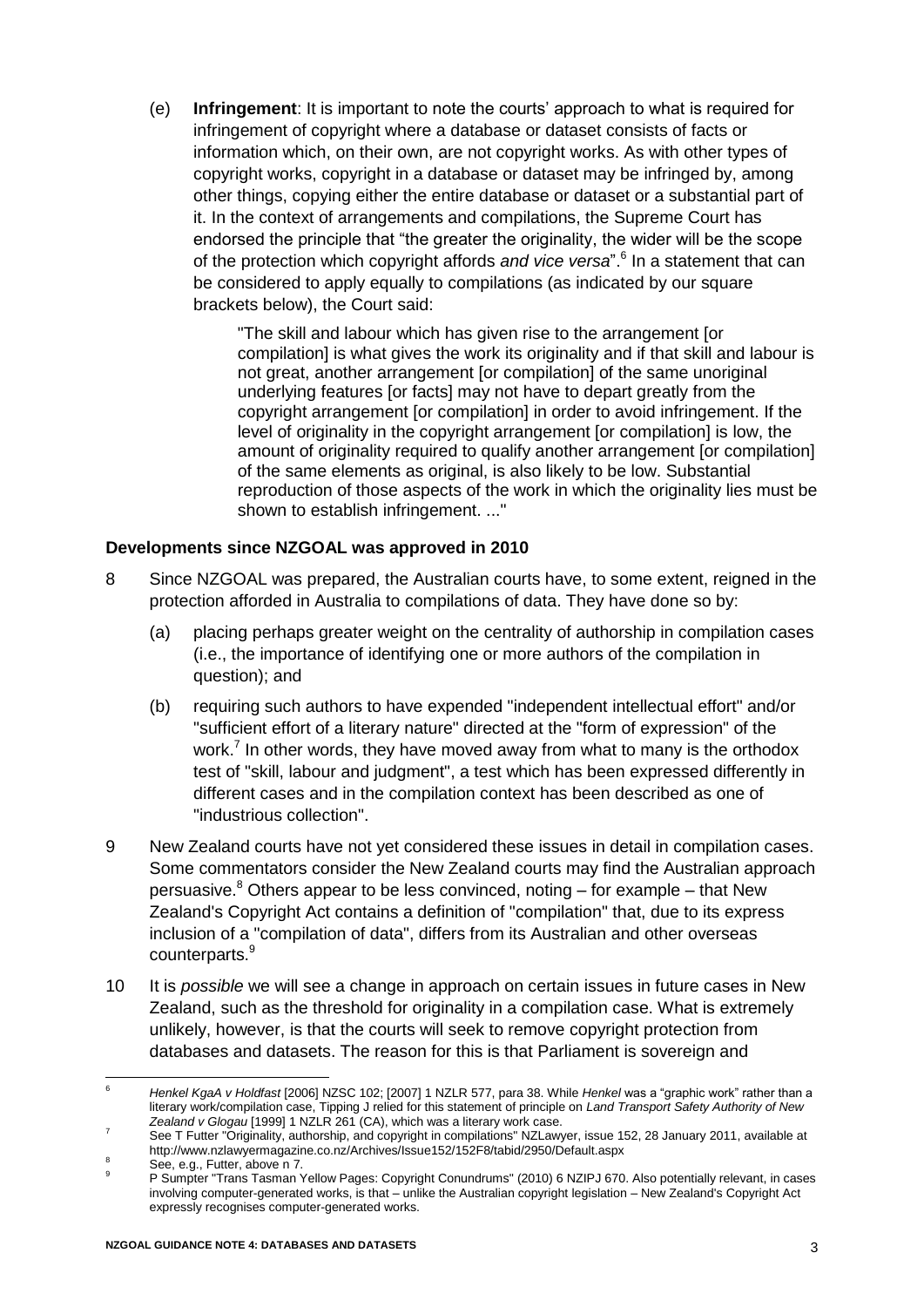Parliament has stated in the Copyright Act that copyright exists in original literary works that take the form of tables or compilations, with "compilation" being defined to include, expressly, "compilations of data".

- 11 The law as summarised in NZGOAL is considered to remain the current law until such time as:
	- (a) the courts alter the threshold for originality in compilation cases or place greater weight on the importance of authorship in cases involving large numbers of contributors to a database over time (which in any event would only affect some and not all database cases); or
	- (b) Parliament amends the Copyright Act.

## **Suitability of Creative Commons licences for copyright databases and datasets**

#### **Consideration of issues during preparation of NZGOAL**

- 12 When preparing NZGOAL, officials saw merit in advocating the use of Creative Commons licences for all kinds of copyright works that can be released for re-use, including copyright databases and datasets. To advocate the use of separate licences for databases and datasets would run the risk of further licence proliferation (which was one of the then current problems NZGOAL was trying to resolve). In addition, the Creative Commons model was widely known and respected and it benefitted from the Creative Commons infrastructure, including the three different forms for each licence, i.e., human-readable, lawyer-readable and machine-readable.
- 13 The appropriateness of Creative Commons licences for databases and datasets was considered in detail. Discussions were held with, among others, colleagues in Australia and a member of Science Commons (which, at the time, was a separate project of Creative Commons; Science Commons was reintegrated with Creative Commons in or around 2010).
- 14 During their research and discussions, officials identified three main arguments against using Creative Commons licences for copyright databases and datasets:
	- (a) potential attribution stacking problems where multiple datasets are mashed up;
	- (b) complexities that can arise when licensors select a Creative Commons licence variant that imposes a share-alike requirement (the share-alike requirement potentially having a stifling effect on downstream exploitation); and
	- (c) so-called "category errors", i.e., where a copyright licence is placed (inappropriately) on non-copyright data, or where end-users take less than a "substantial part" of a copyright-licensed dataset, thinking they are bound by the licence terms when (because they are taking less than a substantial part) they are not.
- 15 They also discovered that people concerned by such apparent problems have suggested a couple of potential solutions:
	- (a) one solution, and the one which Science Commons had advocated for scientific data, was for the database or dataset owner to waive all copyright and related rights in the database or dataset, by using CC0 or the older (and US-centric) Public Domain Dedication and Certification tool;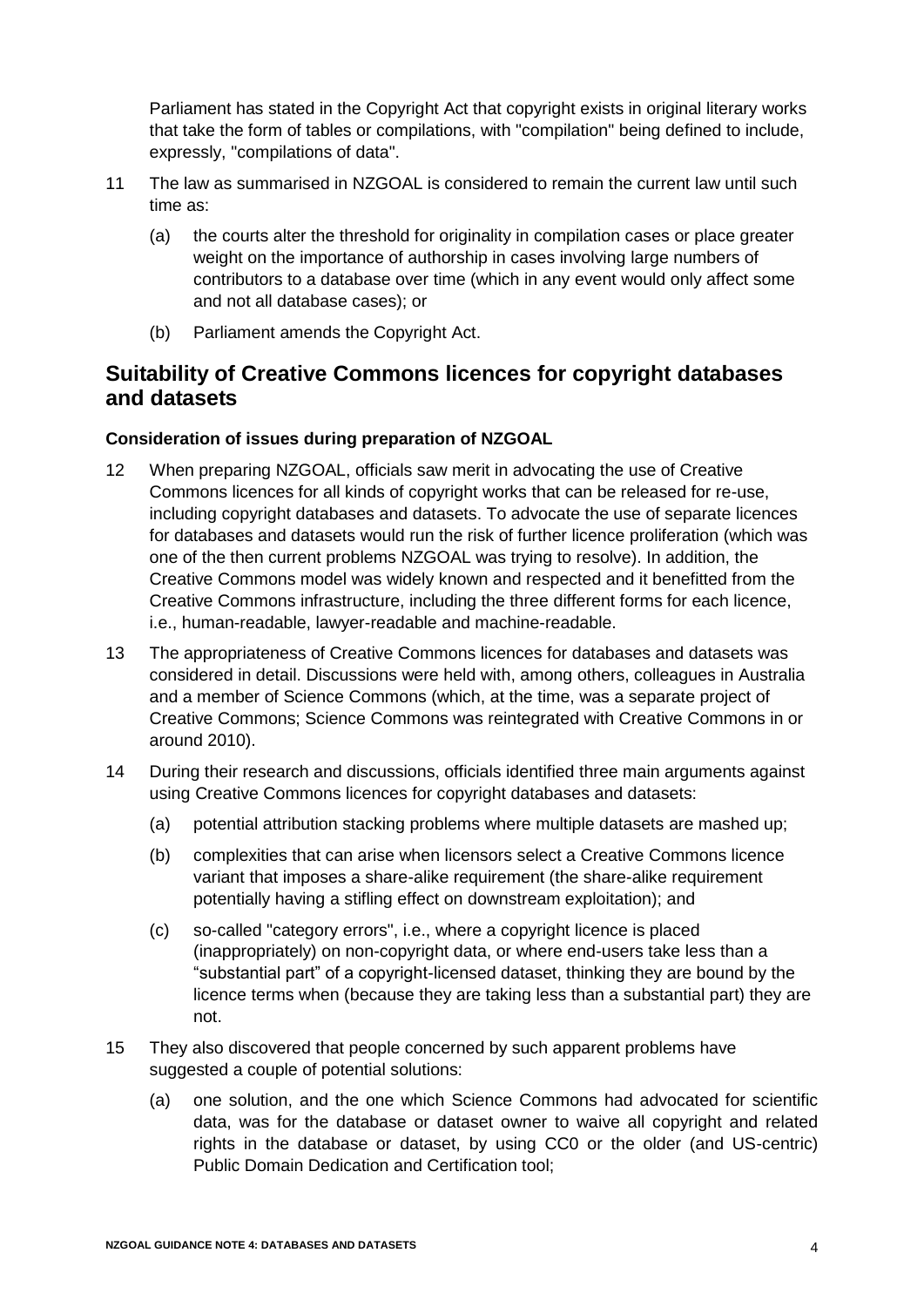- (b) another solution was to advocate the use of an alternative to Creative Commons licences, i.e., a dataset-specific licence that contained fewer restrictions (e.g., as to attribution).
- 16 Officials considered each of these arguments and potential solutions. They concluded that:
	- (a) none of the arguments presented a barrier to use by government agencies of Creative Commons licences for copyright databases and datasets; and
	- (b) neither of the potential solutions was preferable, in the prevailing circumstances, to adoption of the Creative Commons licences.
- <span id="page-7-0"></span>17 The grounds for these conclusions were, in essence, as follows:
	- (a) attribution stacking issues could be addressed by introducing an "Attribution requirements for datasets" section in the NZGOAL Policy Principles (which was done); in addition, agencies could, if they wished, completely waive all attribution requirements whilst still retaining the other benefits of the Creative Commons licences;
	- (b) the share-alike issue should not be a problem if agencies follow NZGOAL's guidance, because NZGOAL recommends the Creative Commons Attribution (CC-BY) licence as the default licence and warns agencies of the potentially stifling effect of using either the share-alike or no derivative variants of the licences;
	- (c) category errors were not unique to Creative Commons licences; they were inherent in the complexity of copyright law and could still arise if other kinds of licences were adopted;
	- (d) a CC0/full waiver of copyright approach was not supported at that time as it raised complex legal and policy issues beyond the scope of the NZGOAL project; and
	- (e) there was no need to adopt alternative licences with, for example, fewer attribution obligations (attribution issues could be addressed by the new "Attribution requirements for datasets" section).
- 18 The Science Commons Fellow that officials had contacted considered and agreed with their approach, describing it as "appropriate and correct". He said:

"If you can't waive copyright, go ahead and apply an attribution license, and then waive or dilute the attribution requirement. A CC-BY 3.0 with a waiver of attribution is effectively as good as CC0, and in practice, it can work out best in most situations. ...

So, to summarize, CC-BY 3.0 with a weak/diluted/or completely waived attribution requirement, with a link back to the CC-BY 3.0 license page, and preferably, with the license info embedded in the work (if the work is digital and online), is a very sound option for your needs."

19 This helpful feedback was consistent with officials' own conclusions and those of Australian colleagues working on similar open licensing queries in Australia.

#### **Assertions regarding Creative Commons licences and databases/datasets**

- 20 From time to time officials still hear or read assertions or opinions that Creative Commons licences are not appropriate "for data" because, it is said:
	- (a) 'New Zealand law does not recognise copyright in data';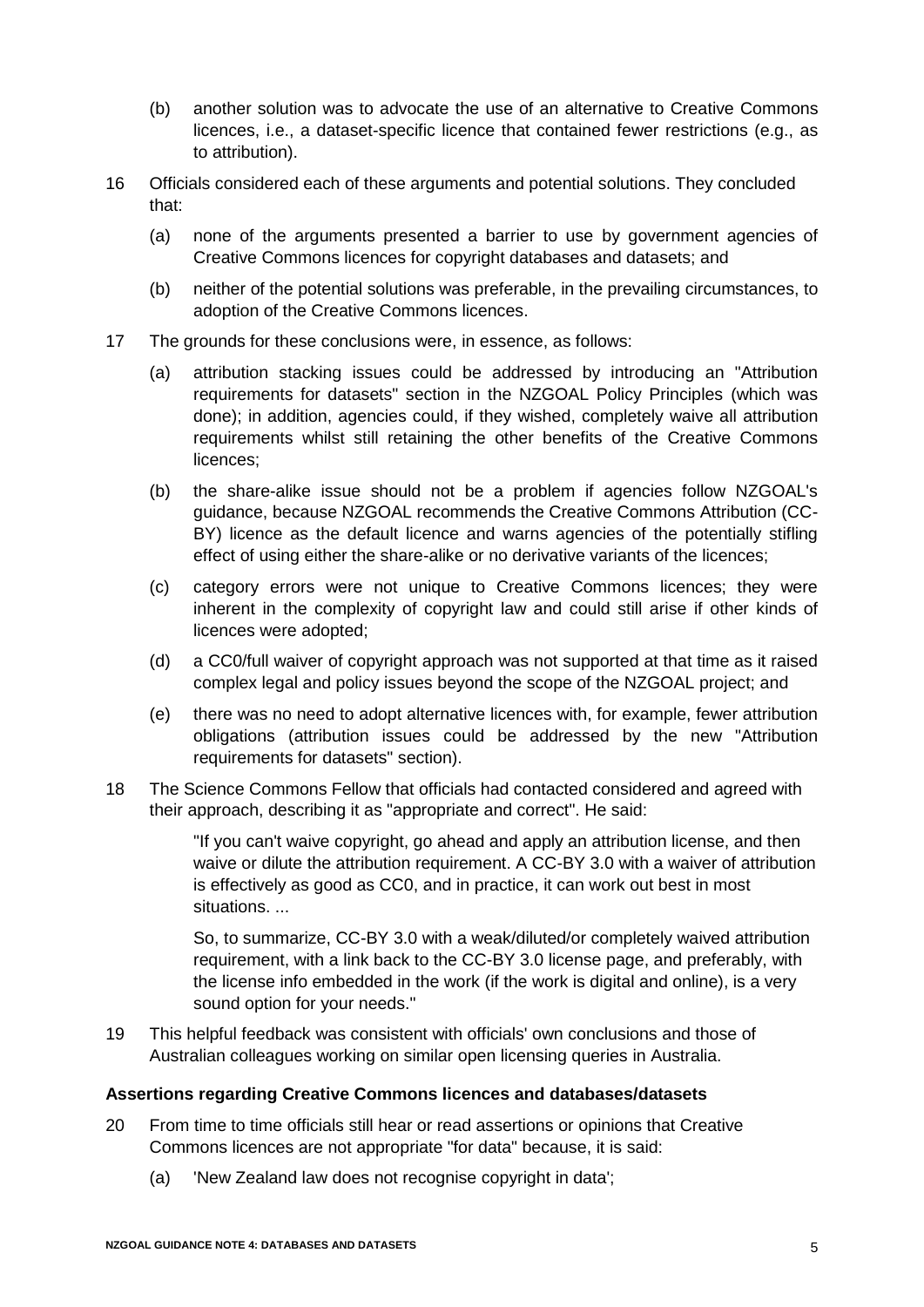- (b) 'the Creative Commons licences were designed for creative works and not databases' and 'Creative Commons itself does not support the use of its licences for databases';
- (c) 'the Creative Commons licences do not expressly refer to database rights'; or
- (d) unlike the United Kingdom Government's Open Government Licence (**OGL**), the Creative Commons licences do not contain a prohibition against misrepresentation of data.
- 21 Each assertion / opinion is addressed in turn.

#### *'New Zealand law does not recognise copyright in data'*

- 22 Although New Zealand copyright law (like the copyright laws of many other countries) does not recognise copyright in mere facts or mere information, it does extend copyright to original literary works that take the form of tables and compilations. This includes compilations of other works and compilations of data (regardless of whether the individual data items are themselves protected by copyright).
- 23 The assertion that 'New Zealand law does not recognise copyright in data' is not, as a generalised statement, accurate.

#### *'Creative Commons licences were designed for creative works and not databases' and 'Creative Commons itself does not support the use of its licences for databases'*

- 24 The view that Creative Commons licences were meant to handle creative works and not databases and that this was Creative Commons' own view appears to have stemmed from comments made by Science Commons in the mid 2000s in relation to public domain assertions being preferable for scientific data. It is also fair to say that, at the time, Creative Commons' primary focus was on creative works.
- 25 Creative Commons' position on the issue was clarified in February 2011 when it released a post called "*CC and data[bases]: huge in 2011, what you can do*".<sup>10</sup> Among other things, Creative Commons said:
	- (a) with the exception of recommending CC0 (public domain) for scientific data, it had been relatively quiet about using its licences for data and databases but wanted to make its position on the issue clear;
	- (b) the occasionally encountered misimpression that CC licenses cannot be used for data and databases or that it did not want its licences to be used for data and databases was largely its fault, for not having actively communicated about CC licences and data since an early set of FAQs;
	- (c) whilst in 2002, when the licences were first launched, data was not central to Creative Commons' programmes, it now was, and Creative Commons had a 'top level requirement' to make sure that version 4 of the Creative Commons licences "are the best possible tools... for legally sharing data";
	- (d) "[w]e do recommend CC0 for scientific data and we're thrilled to see CC0 used in other domains, for any content and data, wherever the rights holder wants to make clear such is in the public domain worldwide, to the extent that is possible (note that CC0 includes a permissive fallback license, covering jurisdictions where relinquishment is not thought possible)";

 $10$ See http://creativecommons.org/weblog/entry/26283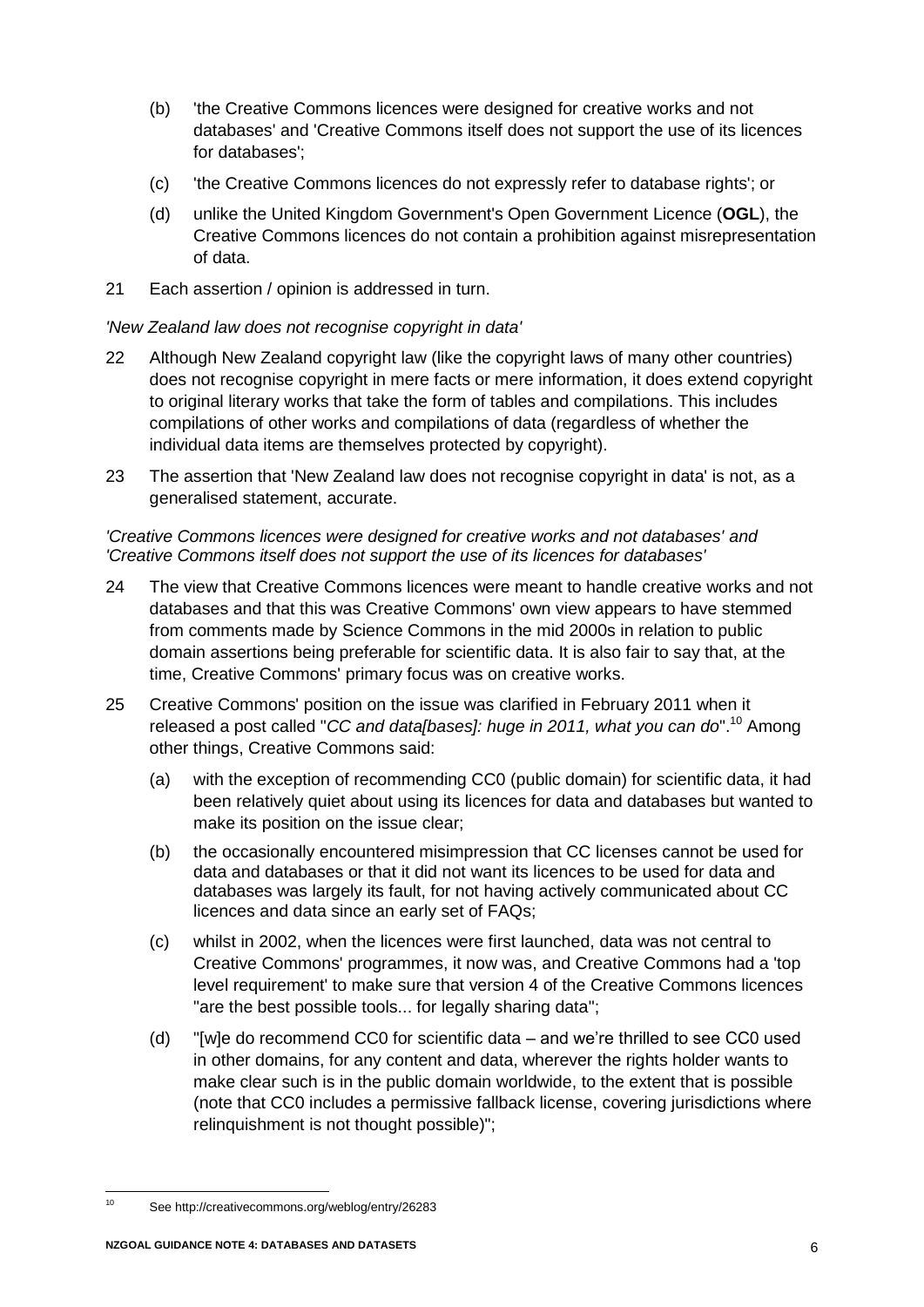(e) "[h]owever, where CC0 is not desired for whatever reason (business requirements, community wishes, institutional policy…) CC licenses can and should be used for data and databases, right now (as they have been for 8 years) – with the important caveat that CC 3.0 license conditions do not extend to 'protect' a database that is otherwise uncopyrightable."

#### *'Creative Commons licences do not expressly refer to database rights'*

- 26 The statement that the current Creative Commons 3.0 New Zealand licences do not expressly refer to database rights (with the implication that they are therefore deficient in some way) is usually made when comparing Creative Commons licences with other licences such as Open Data Commons' Open Database Licence or the United Kingdom Government's Open Government Licence.
- 27 What one needs to appreciate is that these comparator licences have been prepared in overseas jurisdictions where there is a need to address a European "database right" that is separate and distinct from the copyright that may exist in a compilation. Directive 96/9/EC of the European Parliament and of the Council of 11 March 1996 on the legal protection of databases created what is known as a "*sui generis* database right". European member states are required to implement this database right in their own national laws.
- 28 In the United Kingdom, for example, the Copyright and Rights in Databases Regulations 1997 state that a database right subsists in a database if there has been a substantial investment in obtaining, verifying or presenting the contents of the database and it is immaterial whether or not the database or any of its contents is a copyright work.
- 29 In New Zealand (or Australia or most other countries outside of the European Union), there is no such *sui generis* database right. For this reason, there is no need to refer to "database rights" in the Creative Commons 3.0 New Zealand licences that are used by New Zealand government agencies (and others) to license copyright databases for reuse.

#### *'Creative Commons licences do not contain a prohibition against misrepresentation of data'*

- 30 It is true that the Creative Commons 3.0 New Zealand licences do not contain a prohibition against misrepresentation of licensed material (data) or its source.<sup>11</sup> It is also true that the first version of the United Kingdom's Open Government Licence required each licensee to "ensure that you do not mislead others or misrepresent the Information or its source".<sup>12</sup>
- <span id="page-9-0"></span>31 Officials consider, however, that inclusion of such a misrepresentation clause could have a chilling effect on potentially legitimate interpretations of data, particularly in areas where there is scope for debate. What to one person might be a legitimate interpretation could, to another, be a misrepresentation. It would be unhelpful to insist on a misrepresentation clause in the licences, particularly where the arbiter of what amounts to a misrepresentation is a government agency releasing data for re-use.

 $11$ The Creative Commons licence does (a) contain a 'no endorsement' clause; (b) require licensees to link back to the original licence when they disseminate the work or an adaptation of it; (c) require licensees to ensure that adaptations identify that changes were made to the original work; and (d) require licensees to remove attribution/credit to the licensor/original author if requested. These provisions reduce the prospect for certain kinds of misrepresentation but are not as broad as the clause in the UK's OGL (version 1), discussed in the remainder of this paragraph.

<sup>12&</sup>lt;br>
12 See http://www.nationalarchives.gov.uk/doc/open-government-licence/version/1/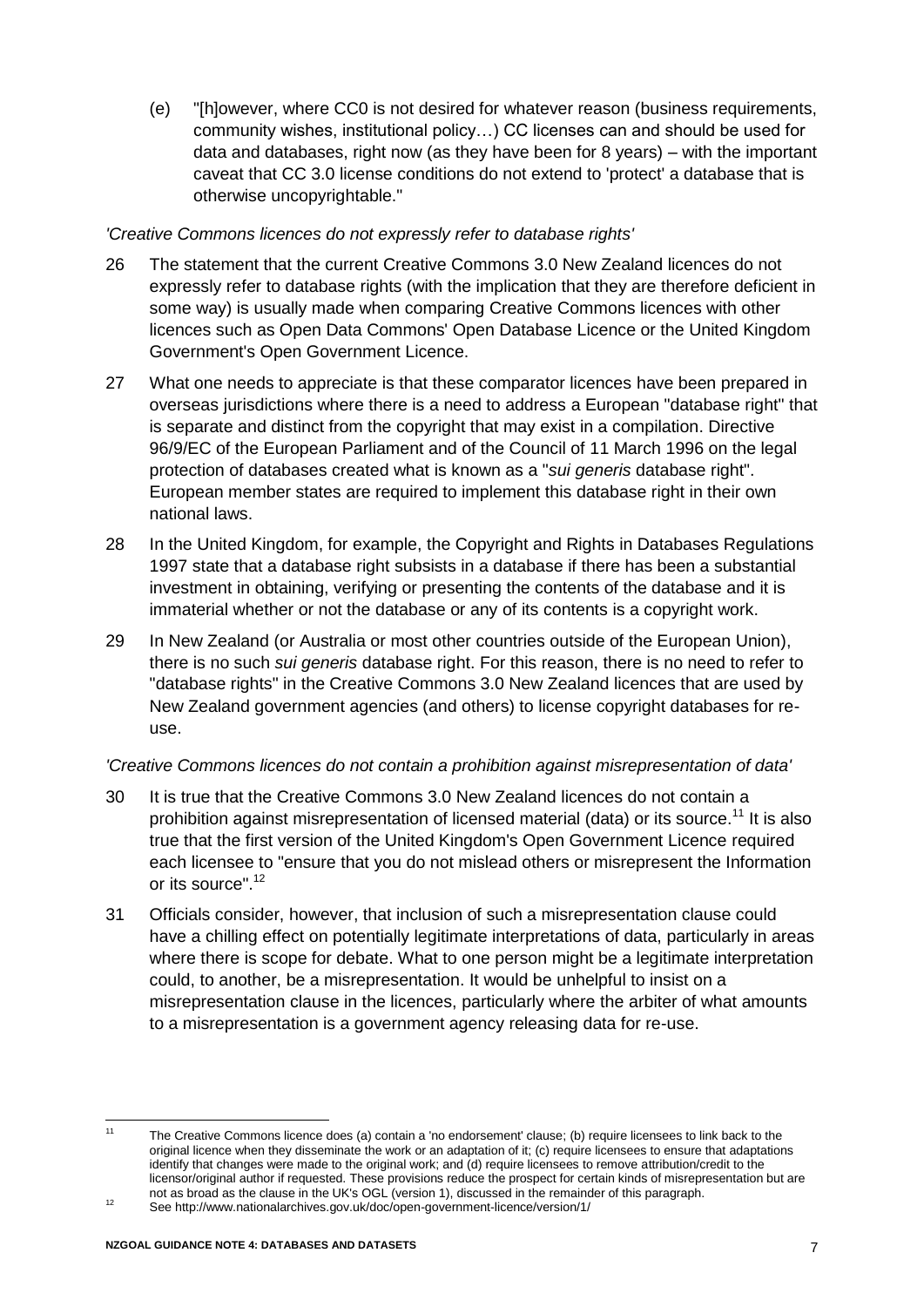- 32 It is noted, in this context, that the latest version of the United Kingdom's Open Government Licence no longer includes a mispresentation clause.<sup>13</sup>
- 33 It does not follow that agency concerns about misrepresentation are baseless; they may be well-founded. For example, agencies may be concerned that a misrepresentation might confuse members of the public or create a safety risk. However, these kinds of concerns can be addressed in other ways. They do not require a prohibition on misrepresentation in the licences themselves.
- 34 So far as confusion is concerned, a licensing agency can choose to specify particular attribution requirements that require licensees to point back to the original source data and to note when they have adapted the licensed work. This would mean that the source data can always be consulted if necessary, i.e., potential distortion can be checked as against the original source. People who use the licenced work in a way that would require a copyright licence (e.g., copying a substantial part or making an adaptation) need to respect such attribution requirements, otherwise the licence will automatically terminate. For examples of this approach to attribution, see Statistics New Zealand's website<sup>14</sup> and the Australian Bureau of Statistics' website.<sup>15</sup> Sample attribution statements to this effect can also be found in Appendix 2 of NZGOAL.
- 35 There may be other cases where a releasing agency wishes to have only one authoritative database in circulation (including precise copies of it). NZGOAL recognises this situation. One of the restrictions which can displace the default Creative Commons Attribution (CC-BY) licence is where licensing a copyright work with that licence would "be contrary to the public interest, where it exists, in having a single, authoritative and non-adapted version of a specific data source" (paragraph 29(e)).
- 36 Whether that is the case in a given situation is a judgement call for the releasing agency. If it is, the agency may elect to use a "no derivatives" form of licence which prohibits the making of adaptations/derivatives. NZGOAL does note, however, that "the prohibition on the making of derivative works (adaptations) may only be objectively justifiable where there are real and not trifling concerns about the authenticity and integrity of the original work or elements of it or the reputation of the source agency or wider government" (paragraph  $32(b)$ ). Again, this is a call for the releasing agency.<sup>16</sup>
- <span id="page-10-0"></span>37 It is also worth noting that there will always be cases where people can misrepresent or distort data that fall outside of copyright and contract law. For example, there may be nothing to stop a person from reading and commenting on data that are publicly available on a website. A person could do so without reproducing a substantial part of the copyright work or doing anything else restricted by copyright and in circumstances where there is no binding contract between the site owner and the commenting party. That is a natural consequence of publishing something, whether on the web or otherwise. In the absence of copyright infringement, contractual restriction, a tort such as defamation or criminal conduct, there will usually be no legal remedy. This is not necessarily a bad thing. It is part and parcel of living in a free and democratic society.

 $13$ <sup>13</sup> See http://www.nationalarchives.gov.uk/doc/open-government-licence/version/2/

<sup>&</sup>lt;sup>14</sup> See http://www.stats.govt.nz/about\_us/about-this-site/copyright-terms-of-use.aspx<br><sup>15</sup>

 $^{15}$  See http://bit.ly/9VV3Vn

In some contexts, e.g., commercial contexts, an alternative to using a 'no derivatives' form of licence (so as to preserve the 'authoritativeness' of the original database) might be for the licensor to trade mark the name of the database or, where possible, to rely on copyright or other legal protection in the database name, to prevent licensees who adapt the database from using the same name for their adaptations. In the public sector, however, this may not always be a feasible approach.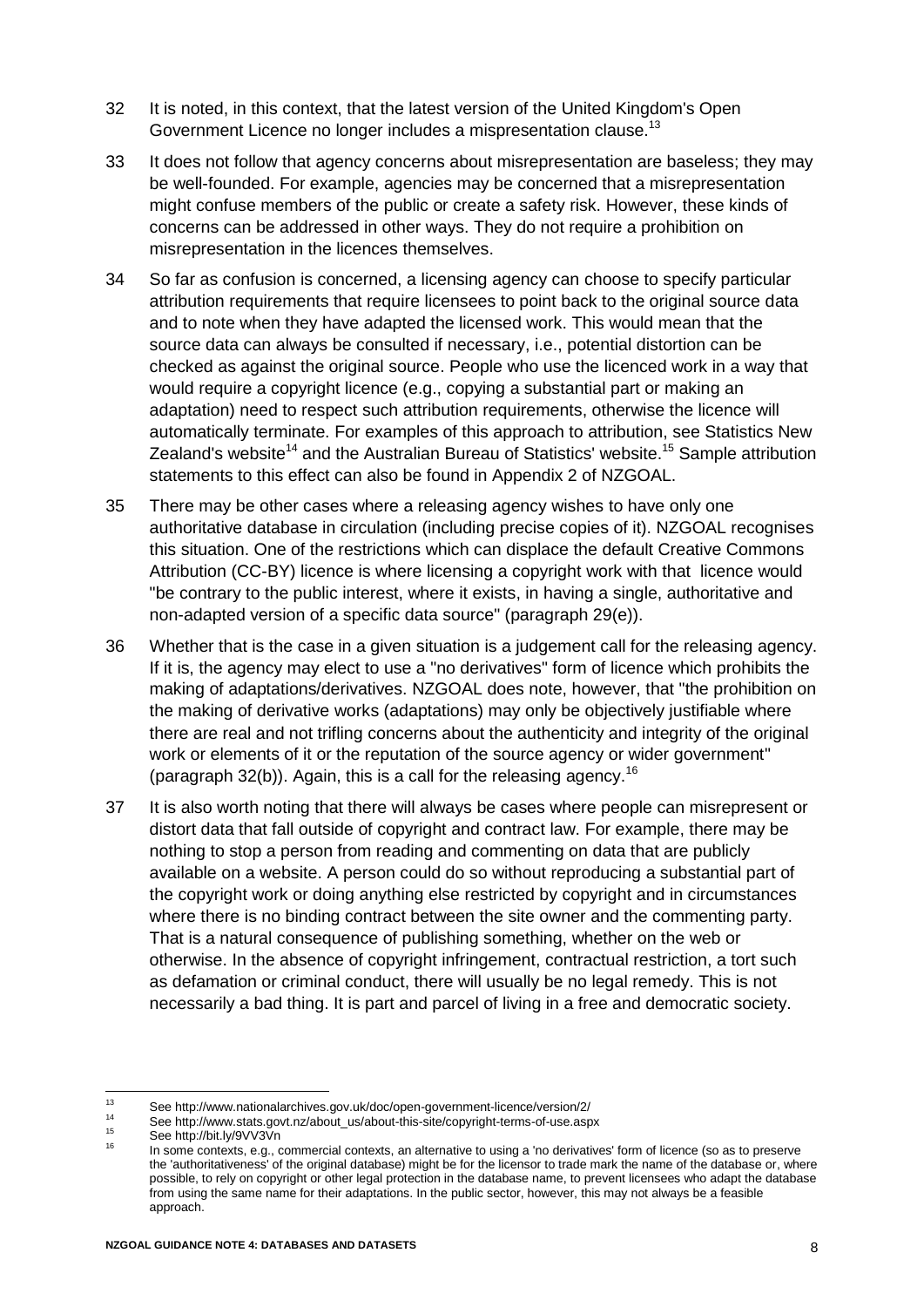- 38 Finally, one might note that there is a hybrid solution where an agency:
	- (a) has enduring concern about misrepresentation of data; and
	- (b) is uncomfortable for whatever reason with attribution requirements providing the answer; but
	- (c) does not wish to stifle people's ability to make adaptations/derivatives.
- 39 The solution is to use a "no derivatives" form of Creative Commons licence in conjunction with an existing Creative Commons tool. The releasing agency could use a Creative Commons Attribution-NoDerivatives (BY-ND) licence or a Creative Commons Attribution-NonCommercial-NoDerivatives (BY-NC-ND) licence in conjunction with the CC+ tool. This approach is discussed in more detail at paragraphs [78](#page-19-0)[-87](#page-20-0) below.

#### **What about version 4 of the Creative Commons licences?**

40 Officials have been following with interest and have commented on Creative Commons Headquarters' development of version 4 of the Creative Commons licences. NZGOAL's adoption of version 4 is yet to be determined but such adoption, if approved, is not expected to adversely affect this Guidance Note. This Guidance Note may be updated in future to reflect a shift to version 4 but, for present purposes, the New Zealand 3.0 versions of the licences remain those recommended by NZGOAL for agency use.

### **Creative Commons licences contrasted with other licences for the licensing of data**

- 41 This section considers:
	- (a) Open Data Commons' Open Database Licence (**ODbL**);
	- (b) Open Data Commons' Attribution Licence (**ODC-BY**); and
	- (c) the United Kingdom Government's Open Government Licence (**OGL**),
	- to:
	- (d) address arguments that the ODbL and ODC-BY are preferable to Creative Commons licences for databases; and
	- (e) assess the government-specific approach taken by the United Kingdom Government with the OGL (which the Canadian Federal Government has also followed).

#### **Open Data Commons' Open Database Licence**

- 42 Some arguments have been made, including in New Zealand, that the ODbL is preferable to Creative Commons licences for databases. It has been suggested that:
	- (a) Creative Commons licences were designed for creative content and are not suitable for databases;
	- (b) Creative Commons licences do not address the European *sui generis* database rights and, therefore, are incomplete in their coverage; and
	- (c) copyright law in many jurisdictions may not provide sufficient protection of discrete database contents, distinct from the database as a whole, with the consequence that people could access and use publicly-accessible data without having to comply with the licence terms, particularly an obligation to share adaptations of the data with others on the same or similar terms.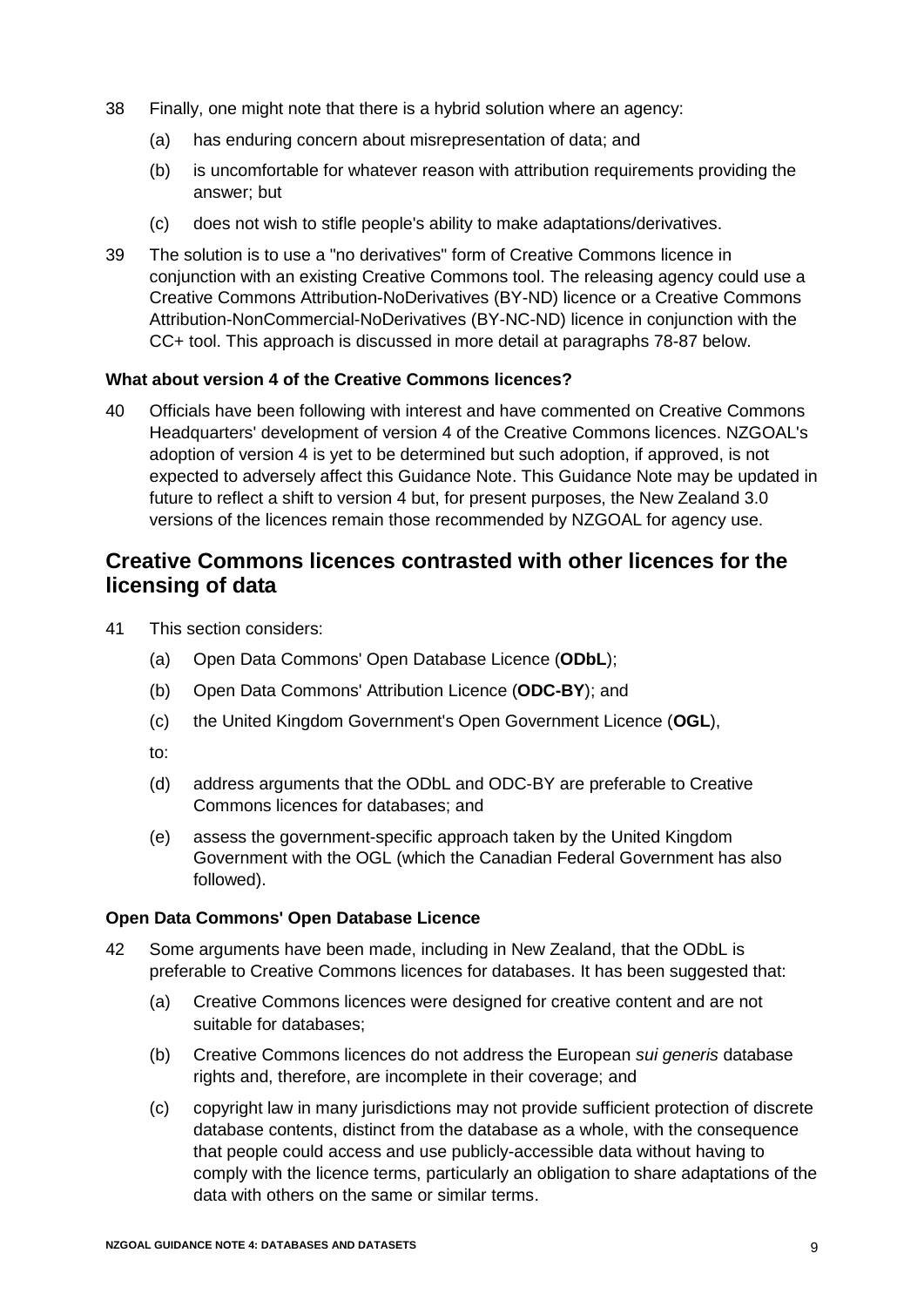- 43 The ODbL was designed to:
	- (a) use database-oriented terminology;
	- (b) create a licence of applicable copyright and neighbouring rights as well as a licence of the separate database right; and
	- (c) create not only a copyright licence but also an enforceable contract.
- 44 The reason for its purporting to create an enforceable contract is to regulate access to and use of data in a way that copyright law may not achieve where database contents are in the nature of 'mere facts'. The view of the ODbL authors appears to be that where database contents are mere facts that are not, in a given jurisdiction, protected by copyright, contractual provisions can and should fill potential gaps in protection and ensure that certain obligations such as "share-alike" are enforceable (in circumstances where a share-alike obligation is desired).

#### *Key aspects of the ODbL*

- 45 The ODbL's coverage of copyright is of "any copyright or neighbouring rights in the Database", including "any individual elements of the Database" but it expressly does not cover "the copyright over the Contents independent of [the] Database" (clause 2.2(a)).<sup>17</sup> "Database" is defined as "a collection of material (the Contents) arranged in a systematic or methodical way and individually accessible by electronic or other means offered under the terms of this License". "Contents" is separately defined as the "contents of this Database, which includes the information, independent works, or other material collected into the Database".
- 46 The licence of the database right is said to cover "the Extraction and Re-utilisation of the whole or a Substantial part of the Contents" (clause 2.2(b)). "Extraction" is defined as "the permanent or temporary transfer of all or a Substantial part of the Contents to another medium by any means or in any form". "Re-utilisation" is defined as "any form of making available to the public all or a Substantial part of the Contents by the distribution of copies, by renting, by online or other forms of transmission."
- 47 The contractual dimension seems to be more straight-forward: in return for having access to the database, the user agrees to certain conditions of use as set out in the document (clause 2.2(c)).
- 48 There is a clause that specifically addresses the application of the licence/agreement to the contents of the database. Reinforcing clause 2.2(a) noted above, clause 2.4 states that "this License" (which is defined as both the copyright/database licence and the contractual agreement) "does not cover any rights (other than Database Rights or in contract) in individual Contents contained in the Database." "For example", it continues, "if used on a Database of images (the Contents), this License would not apply to copyright over individual images, which could have their own separate licenses, or one single license covering all of the rights over the images". The Preamble to the licence/agreement states that licensors "should use the ODbL together with another license for the contents, if the contents have a single set of rights that uniformly covers all of the contents".

 $17$ The same paragraph states that copyright law varies between jurisdictions, but is likely to cover: the Database model or schema, which is the structure, arrangement, and organisation of the Database, and can also include the Database tables and table indexes; the data entry and output sheets; and the Field names of Contents stored in the Database.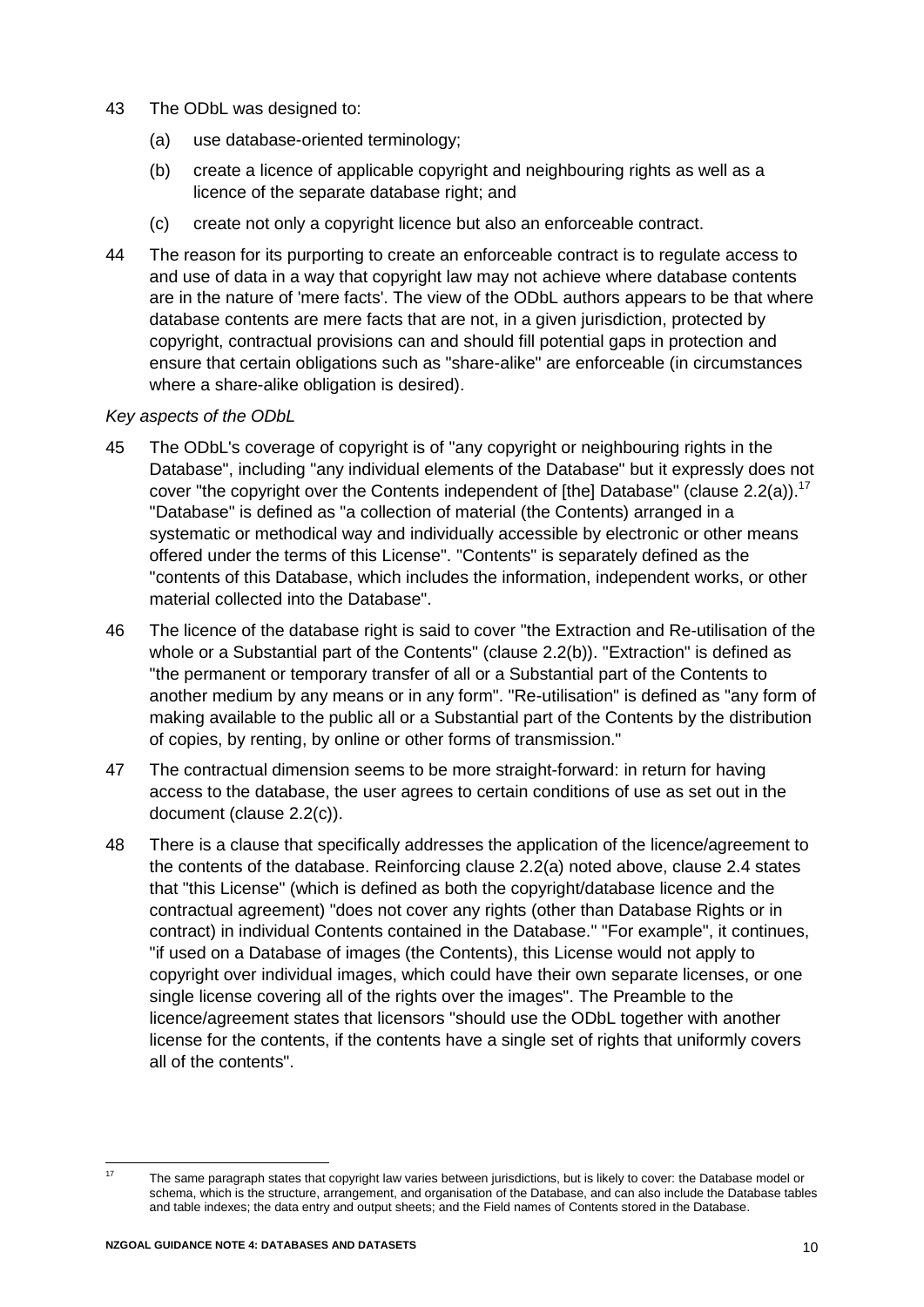#### 49 Regarding the grant of rights, the ODBL states that, subject to its terms and conditions:

"the Licensor grants to You a worldwide, royalty-free, non-exclusive, terminable (but only under Section 9) license to Use the Database for the duration of any applicable copyright and Database Rights. These rights explicitly include commercial use, and do not exclude any field of endeavour. To the extent possible in the relevant jurisdiction, these rights may be exercised in all media and formats whether now known or created in the future.

The rights granted cover, for example:

- a. Extraction and Re-utilisation of the whole or a Substantial part of the Contents;
- b. Creation of Derivative Databases;
- c. Creation of Collective Databases;
- d. Creation of temporary or permanent reproductions by any means and in any form, in whole or in part, including of any Derivative Databases or as a part of Collective Databases; and
- e. Distribution, communication, display, lending, making available, or performance to the public by any means and in any form, in whole or in part, including of any Derivative Database or as a part of Collective Databases."
- 50 The above rights are subject to a number of conditions. Among other things:
	- (a) if a person publicly conveys the Database, any Derivative Database, or the Database as part of a Collective Database, the person must:
		- (i) do so only under the terms of the ODbL or another permitted licence;
		- (ii) include a copy of the ODbL (or permitted licence) or its Uniform Resource Identifier (URI) with the Database or Derivative Database, including both in the Database or Derivative Database and in any relevant documentation; and
		- (iii) keep intact any copyright or Database Right notices and notices that refer to the License;
	- (b) if a person Publicly Uses a Produced Work, the person must include a notice associated with the Produced Work reasonably calculated to make any Person that uses, views, accesses, interacts with, or is otherwise exposed to the Produced Work aware that Content was obtained from the Database, Derivative Database, or the Database as part of a Collective Database, and that it is available under this License;
	- (c) any Derivative Database that a person Publicly Uses must be only under the terms of the ODbL, a later version of it or a compatible license;
	- (d) a person must not add Contents to a Publicy Used Derivative Databases that are incompatible with the rights granted under the ODbL;
	- (e) if a person Publicly Uses a Derivative Database or a Produced Work from a Derivative Database, the person must also offer to recipients of the Derivative Database or Produced Work a copy in a machine readable form of:
		- (i) the entire Derivative Database; or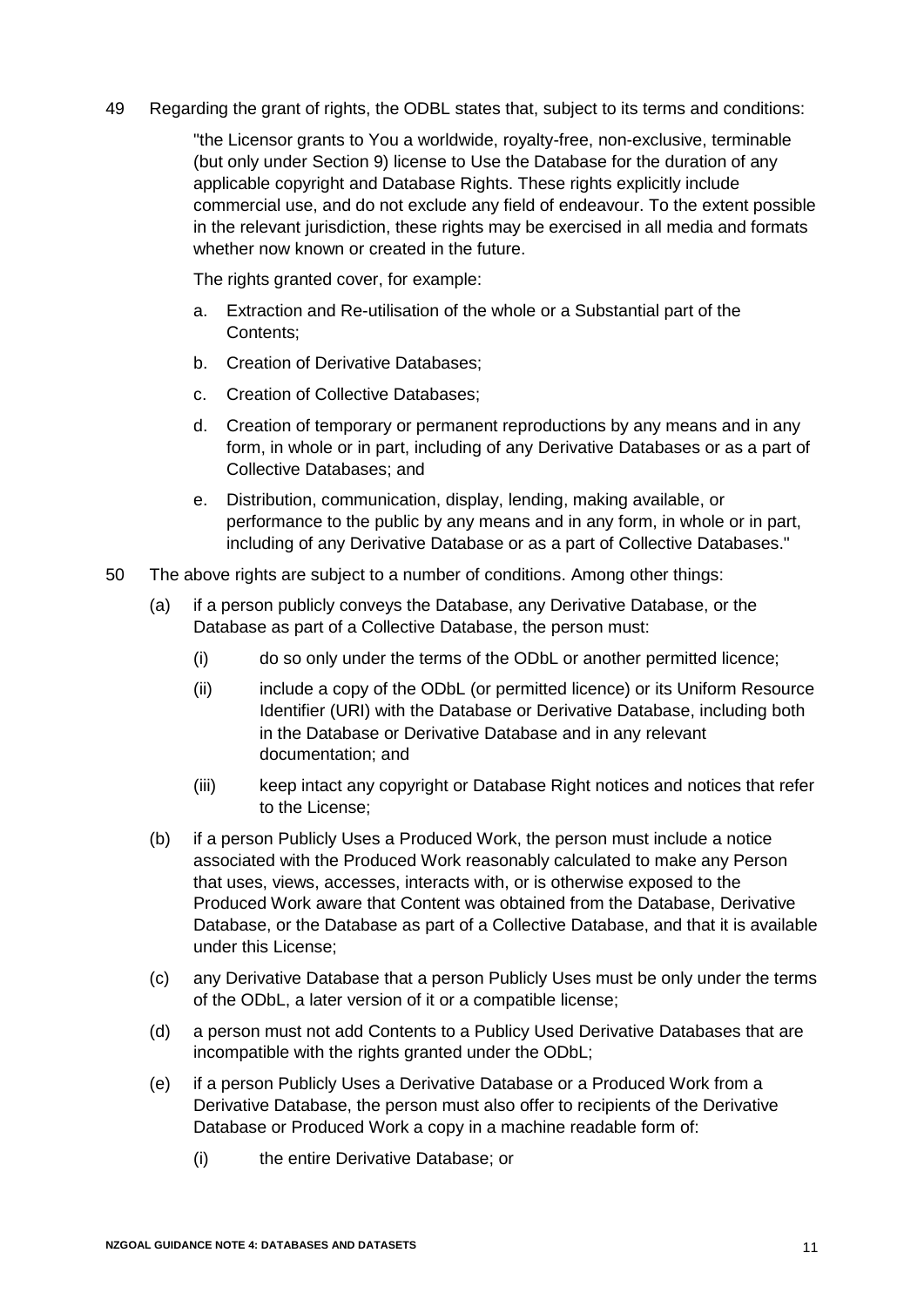- (ii) a file containing all of the alterations made to the Database or the method of making the alterations to the Database (such as an algorithm), including any additional Contents, that make up all the differences between the Database and the Derivative Database; and
- (f) the ODbL generally does not allow one to impose terms or technological measures on the Database, a Derivative Database, or the whole or a Substantial part of the Contents that alter or restrict the terms of the License, or any rights granted under it, or have the effect or intent of restricting the ability of any person to exercise those rights; the only circumstance where a person may impose terms or technological measures on the Database, a Derivative Database, or the whole or a Substantial part of the Contents (known as a **Restricted Database**) is where the person also makes a copy of the Database or a Derivative Database available to the recipient of the Restricted Database for no additional fee and in an unrestricted manner.

#### *ODbL not preferable for licensing of New Zealand government databases and datasets*

- 51 In officials' view, the ODbL is *not* preferable to Creative Commons licences for New Zealand government agencies releasing databases for re-use. There are a number of reasons for this view, including that:
	- (a) the ODbL's apparent separation of database structure from content is confusing; there are elements of the licence/agreement that expressly exclude coverage of copyright in individual contents contained in the database (which could be discrete copyright works), whilst other clauses purport to allow – among other things – extraction and re-utilisation of the whole or a substantial part of the contents, creation of derivative databases and creation of collective databases...". In other words, the licence grant appears to permit restricted acts in relation to potentially copyright content when other parts of the licence/agreement appear to expressly exclude that;
	- (b) the ODbL's apparent separation of database structure from content seems to require, in respect of content that is copyright-protected in its own right (e.g., individual image files), separate content licensing; in this regard, the ODbL's preamble states:

"Licensors should use the ODbL together with another license for the contents, if the contents have a single set of rights that uniformly covers all of the contents. If the contents have multiple sets of different rights, Licensors should describe what rights govern what contents together in the individual record or in some other way that clarifies what rights apply";

this creates a complex licensing arrangement, with potentially different permissions applying to database structure versus content; it would be more difficult to administer and more difficult for people to understand than the Creative Commons licences;

- (c) the ODbL is drafted in a manner that grants a licence "of the Database Right" which is defined as "rights resulting from the Chapter III ("*sui generis*") rights in the Database Directive..."; these rights are European and do not exist under New Zealand law; if New Zealand government agencies were to use the ODbL, they would be using terms that could confuse members of the public; and
- (d) the contractual aspect of the ODbL requires, to be effective, acceptance of the ODbL's terms which, in turn, could require click to accept, browse-wrap or similar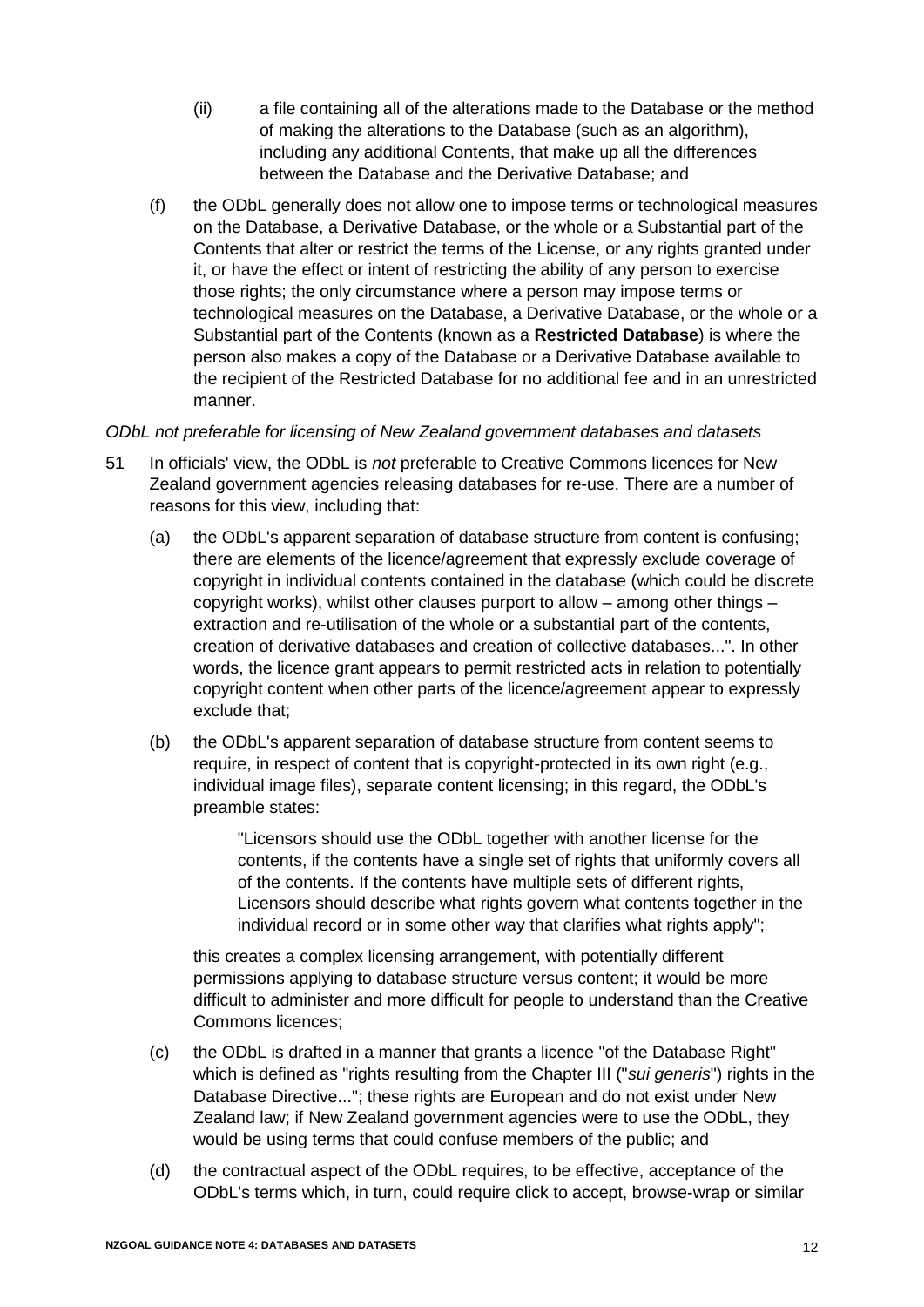acceptance mechanisms, a matter that is more complex generally and could become legally challenging as data is transferred through a chain of multiple recipients.

- 52 In officials' view, the NZGOAL default licence, i.e., the Creative Commons Attribution (CC-BY) licence, is appropriate for those government databases in which copyright subsists, simpler than the ODbL, easier to apply and understand, and does not impose unnecessary share-alike obligations on licensees.
- 53 None of these comments should be read as a criticism of the excellent work of Open Data Commons and those behind it, as copyright and licensing of data can raise complex issues with different and sometimes challenging questions and answers, and different approaches and opinions, in different jurisdictions. Moreover, the work of Open Data Commons has been a driver of changes in version 4 of the Creative Commons licences. Creative Commons and Open Data Commons, among others, are all working towards the same goal: the freeing up of content/data for re-use by others. This Guidance Note simply explains why the ODbL is not considered appropriate for use by New Zealand government agencies.

#### *Clarity in scope of an agency's licensing*

- <span id="page-15-0"></span>54 Another point to note that flows from this general discussion is that, overall, a database may consist of a number of components:<sup>18</sup>
	- (a) the database model or structure: a specification describing how a database is structured and organised, including database tables and table indexes;
	- (b) the data entry and output sheets: which may contain questions and the answers to those questions, and are stored in the database;
	- (c) field names: which describe data sets; and
	- (d) the data: the individual data items or contents.
- 55 Some of these individual components may, by themselves, be protected by copyright whilst others may not.
- 56 As Creative Commons Headquarters observes (in a statement that applies equally in New Zealand):<sup>19</sup>

"when the database structure or contents [either by themselves or as a compilation] are subject to copyright, reproducing, distributing, or modifying the database will often be restricted by copyright law. If the database is released under a CC [licence], that means reproduction, distribution, or modification will likely require compliance with the relevant [licence] conditions, including attribution."

- 57 Releasing / licensing agencies need to ensure that:
	- (a) they have all requisite rights to the database being released (a question they should ask when following the Review and Release Process at paragraphs 94-165 of NZGOAL); and
	- (b) they describe the elements of the database that are being licensed in a manner people will see and understand. For example, a releasing / licensing agency might state expressly that the selected licence (usually CC-BY) applies to the entire

<sup>18</sup> See further [http://wiki.creativecommons.org/Data,](http://wiki.creativecommons.org/Data) licensed by Creative Commons under an Attribution 3.0 Unported licence, available a[t http://creativecommons.org/licenses/by/3.0/](http://creativecommons.org/licenses/by/3.0/)

 $19$  Above n [18.](#page-15-0)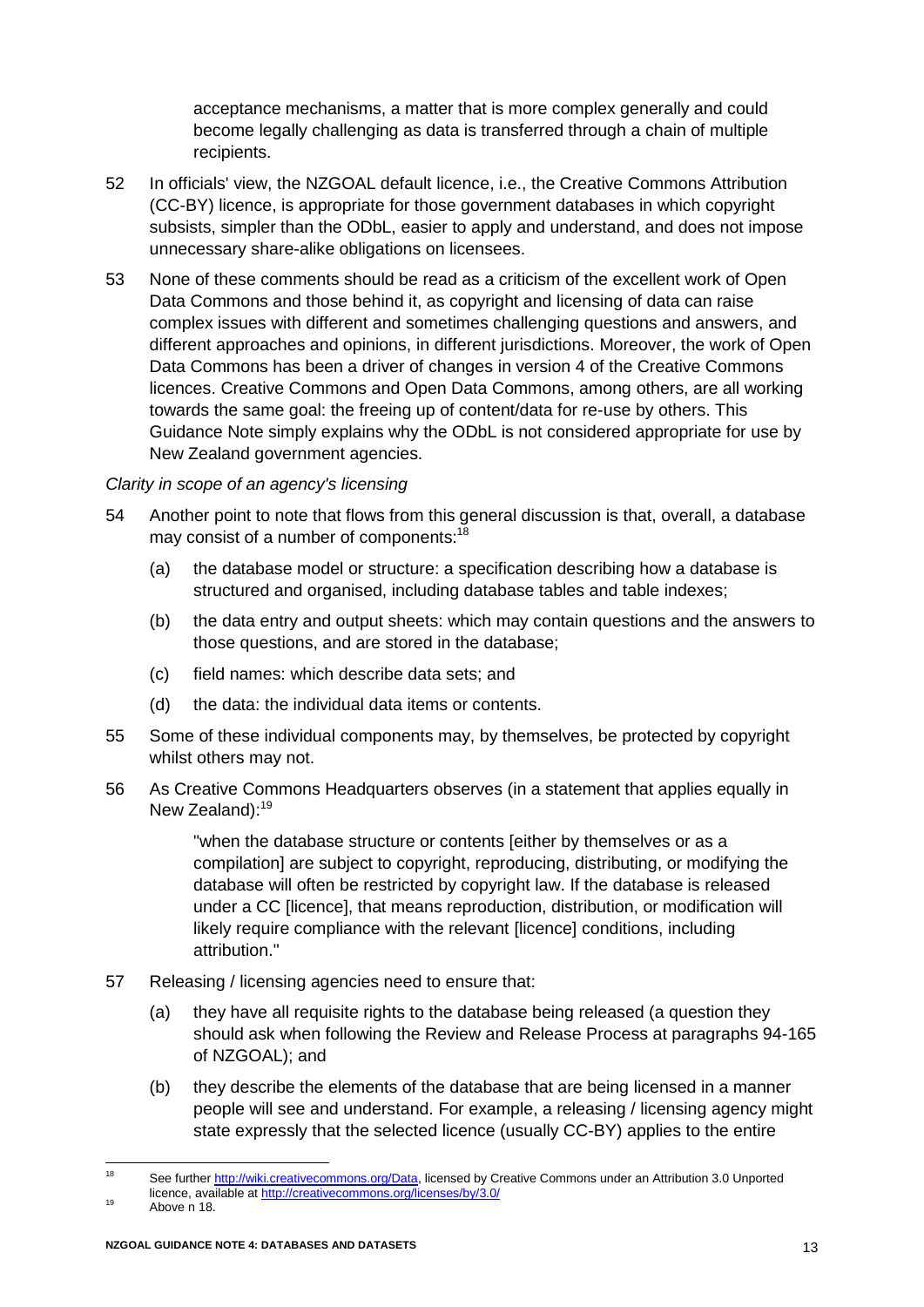database and its content or it might wish to license only the content (which, for example, might be accessible by various means on a website).

#### **Open Data Commons' Attribution Licence**

- 58 Sometimes those working in certain sectors, such as the libraries sector, come across overseas institutions that express a preference for ODC-BY over a Creative Commons licence such as the Creative Commons Attribution (CC-BY) licence. Sometimes this appears to be due to statements, referred to above, that Creative Commons did not recommend its licences for data (a position that was never correct as a general statement applying to all types of content in all sectors and which has since been clarified).
- 59 The ODC-BY licence is, in many respect, similar to the ODbL but without the share-alike obligations. Like the ODbL, it uses database-oriented terminology, creates a licence of applicable copyright and neighbouring rights as well as a licence of the separate (European) database right and purports to create not only a copyright licence but also an enforceable contract.
- 60 For the same reasons given for the ODbL, the ODC-BY is *not* recommended for use by New Zealand government agencies releasing databases for re-use. The NZGOAL default licence, i.e., the Creative Commons Attribution (CC-BY) licence, is simpler, easier to apply and easier to understand.

#### **The United Kingdom Government's Open Government Licence**

- 61 The United Kingdom Government released its Open Government Licence in September 2010.<sup>20</sup> It is understood that it preferred to develop a government-specific licence, rather than use the Creative Commons licences as New Zealand, Australia and other national governments have done, because (possibly among other reasons):
	- (a) the Creative Commons licences did not squarely deal with the European *sui generis* database right; and
	- (b) there were two sets of relevant Creative Commons licences, one for England and Wales and another for Scotland, which would have made licence management more involved than desired.
- 62 There were no similar issues in New Zealand when NZGOAL was prepared and that remains the case.
- 63 Initially the United Kingdom released only one licence, the OGL version 1, which was akin to the Creative Commons Attribution (CC-BY) licence but also expressly licensed the database right.
- <span id="page-16-0"></span>64 Version 1 of the OGL also included provisions requiring licensees to:
	- (a) ensure that they "do not mislead others or misrepresent the Information or its source"; and
	- (b) ensure that their "use of the Information does not breach the Data Protection Act 1998 or the Privacy and Electronic Communications (EC Directive) Regulations 2003".
- 65 Version 2 of the OGL was released in June 2013.<sup>21</sup> The provisions referred to in paragraph [64](#page-16-0) were omitted. (Otherwise it is essentially the same.)

<sup>20</sup> <sup>20</sup> See<http://data.gov.uk/blog/new-open-government-license>

See<https://www.nationalarchives.gov.uk/news/855.htm>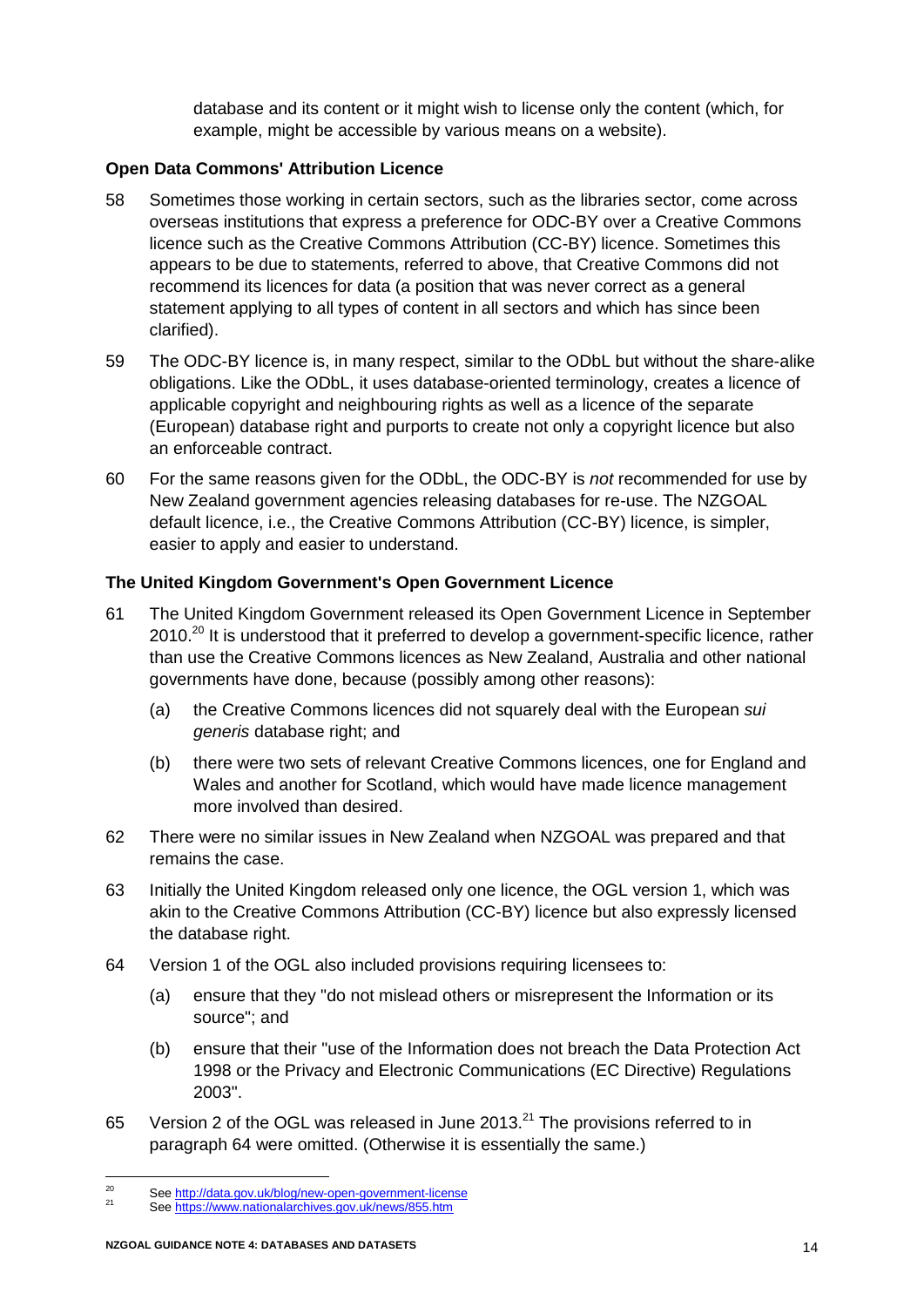- 66 The United Kingdom Government has also released:
	- (a) a "Non-Commercial Government Licence" (this licence is similar to the OGL but prohibits commercial use of the licensed material; it is an analogue to the Creative Commons Attribution-NonCommercial (CC-BY-NC) licence);<sup>22</sup> and
	- (b) a "Charged Licence" (for use by public sector bodies which have reason to charge for the re-use of the information they produce or hold).<sup>23</sup>
- 67 The United Kingdom's development and release of the OGL as a default licence is consistent, in substance, with the New Zealand Government's endorsement of the Creative Commons Attribution (CC-BY) licence as the default licence for copyright content, including copyright databases, unless a restriction applies.
- 68 There is no need for New Zealand to follow the United Kingdom's approach of crafting its own licence. New Zealand does not need to contend with European *sui generis*  database rights and does not have an equivalent to the England and Wales/Scotland dual licensing issue that confronted the United Kingdom Government.

# **Data-specific attribution and waiver issues**

- 69 As noted at paragraph [17\(a\)](#page-7-0) above, the NZGOAL Policy Principles contain an "Attribution requirements for datasets" section (see paragraphs 37-44 of NZGOAL). Given the acute relevance of that section to this Guidance Note, its paragraphs are reproduced below.
- 70 All Creative Commons New Zealand law copyright licences contain attribution requirements, requiring licensees (i.e., users) to:
	- (a) make reference to the licence on all copies of the work, adaptations of the work and collections containing the work that they (the licensees/users) publish, distribute, perform or otherwise disseminate or make available to the public;
	- (b) recognise the licensor's / original author's right of attribution (right to be identified) in the work, any adaptation of the work or any collection containing the work *that they publish, distribute, perform or otherwise disseminate to the public* and give credit to the licensor / original author as appropriate to the media used (unless the licensor / original author asks for such credit to be removed); and
	- (c) to the extent reasonably practicable, keep intact all notices that refer to the licence, in particular the URI, if any, that the licensor specifies to be associated with the work, unless such URI does not refer to the copyright notice or licensing information for the work.
- 71 At the same time, any or all of these attribution requirements can be waived by the licensor (i.e., licensing agency).
- 72 Copyright datasets released on terms allowing re-use are more likely than other copyright works to be combined or mashed-up with other datasets, either wholly or partially. In some instances data from multiple datasets, potentially large numbers of datasets, may feed into an end application. This may be particularly so in applications of a scientific, technological or geographic nature. In such situations compliance with multiple attribution requirements, one to each source, may be burdensome for researchers or the developers of such applications, at least where the attribution requirements are more than minimal and non-standardised. This has been referred to in the literature as the problem of "attribution stacking".

 $\overline{22}$ <sup>22</sup> The Non-Commercial Government Licence is available a[t http://www.nationalarchives.gov.uk/doc/non-commercial](http://www.nationalarchives.gov.uk/doc/non-commercial-government-licence/)[government-licence/](http://www.nationalarchives.gov.uk/doc/non-commercial-government-licence/)

<sup>&</sup>lt;sup>23</sup> The Charged Licence is available at [http://www.nationalarchives.gov.uk/information-management/government](http://www.nationalarchives.gov.uk/information-management/government-licensing/charged-licence.htm)[licensing/charged-licence.htm](http://www.nationalarchives.gov.uk/information-management/government-licensing/charged-licence.htm)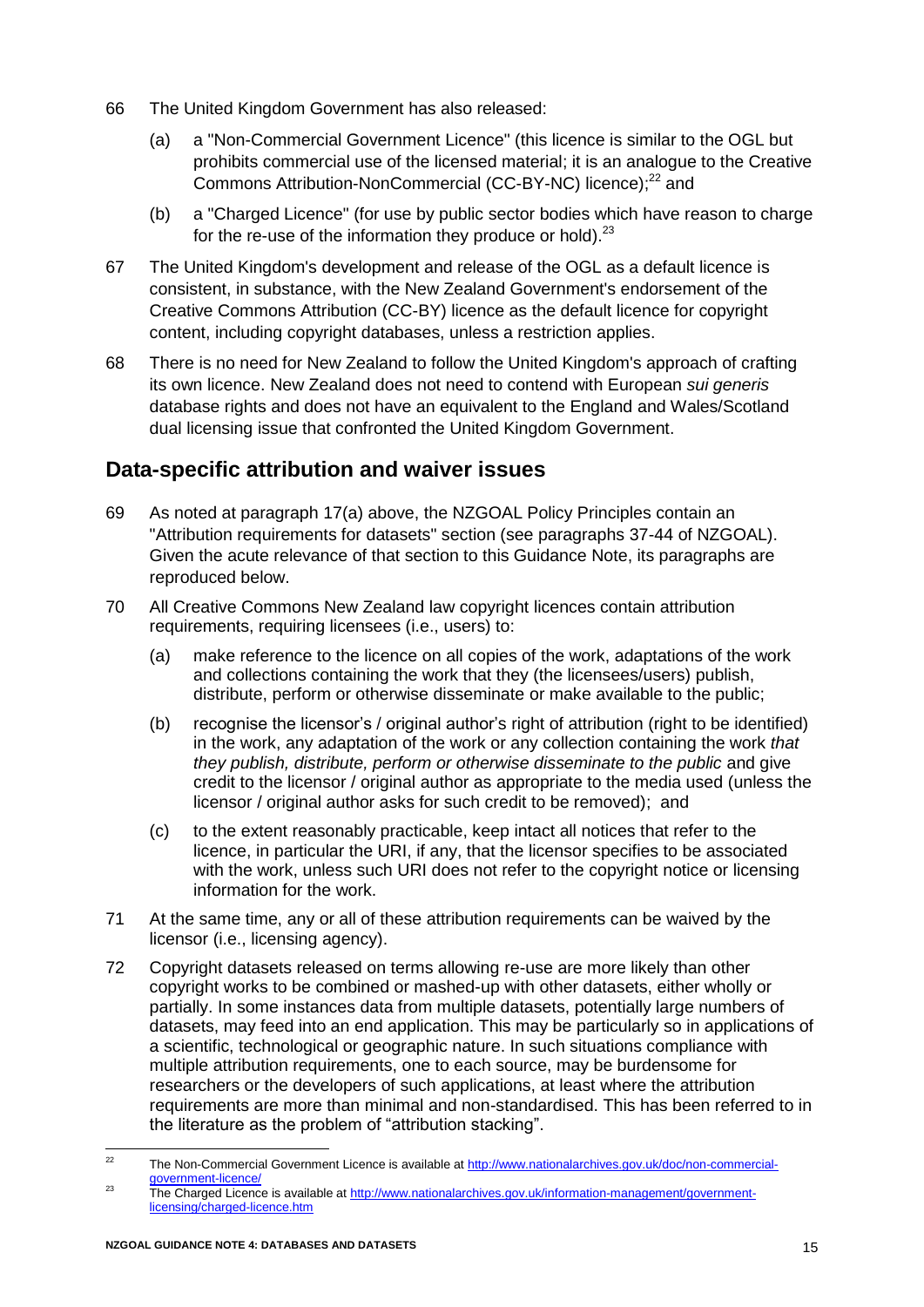- <span id="page-18-1"></span><span id="page-18-0"></span>73 For these reasons, NZGOAL recommends that State Services agencies releasing copyright datasets under Creative Commons licences should:
	- (a) consider whether there is any prospect that those datasets or portions of them will be combined with one or more other datasets or portions of other datasets; and
	- (b) if there is any such prospect, keep attribution requirements (if any) to a minimum, requiring at most a statement that:
		- (i) identifies the agency as a data source; and
		- (ii) contains the agency's URI that contains licensing information for the data but only if it is reasonably practicable for the end user to refer to the URI in its application, tool, system, programme, research or other use.
- 74 A statement of the kind referred to in paragraph [73\(b\),](#page-18-0) which also accommodates wholesale copying of the dataset without combination with other datasets (which would not give rise to attribution stacking problems), could be along the following lines:

If you publish, distribute or otherwise disseminate this work to the public without adapting it, the following attribution to [*name of agency*] should be used:

'Source: [*name of agency*] and licensed by [*name of agency*] for re-use under the [*name of and link to applicable Creative Commons licence*].'

If you adapt this work in any way or include it in a collection, and publish, distribute or otherwise disseminate that adaptation or collection to the public, the following attribution to [*name of agency*] should be used:

'This [*work/product/application/etc*] uses data sourced from [*name of agency*].'

75 An end user who, for example, develops a web application that combines that dataset with other data sources would then be able to include a brief statement somewhere on its website (e.g., in its footer) such as this (the agency names are fictitious):

"This application uses data sourced from Geo Agency, Met Agency, CRI Agency."

In this example, the names of the agencies could be deep-linked back to the relevant pages on each agency's or other website on which the original data sources can be found.

76 Alternatively, the end user may wish to include an even briefer statement somewhere on its website such as this:

"This application uses data from various sources."

The words "various sources" could then be linked to a web page that lists all the sources in full, with links to the locations of the original data sources.

- 77 Nothing in paragraph [73:](#page-18-1)
	- (a) limits an agency's right to waive *all* attribution requirements that would otherwise apply under a selected Creative Commons licence;
	- (b) limits an agency's right to positively request that there be no attribution; or
	- (c) affects the legal proposition that where a user copies less than a "substantial part" of a copyright dataset, a licence for such use is not required as such copying, without a licence, would not constitute an infringement of copyright.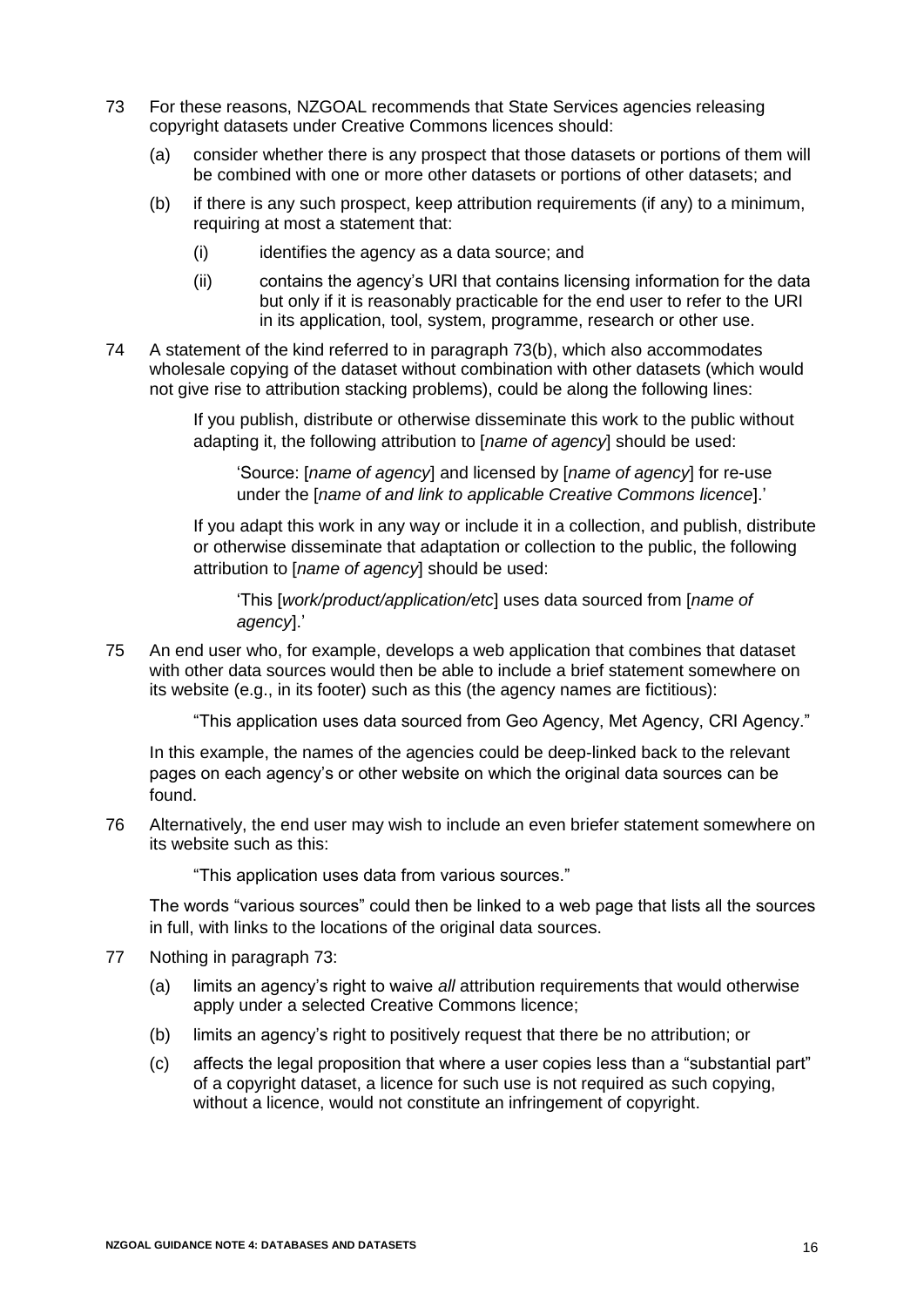# **Potential use of the CC+ tool where a licence other than the Creative Commons Attribution (CC-BY) licence is used for a database or dataset**

- <span id="page-19-0"></span>78 There may be certain situations where, for some reason, an agency wishes to release a copyright database or dataset for re-use whilst still being able to control the making of adaptations and/or commercial uses of the database or dataset.
- 79 To do so, the agency may wish to release the database or dataset under:
	- (a) an Attribution-NonCommercial 3.0 New Zealand (CC-BY-NC) licence (where it wishes to control commercial use but is open to people making adaptations); or
	- (b) an Attribution-NonCommercial-NoDerivs 3.0 New Zealand (CC-BY-NC-ND) licence (where it wishes to control commercial use and the making of adaptations); or
	- (c) an Attribution-No Derivs 3.0 New Zealand (CC-BY-ND) licence (where it is open to commercial use but wishes to control the making of adaptations).
- 80 It is assumed that agencies will have reached this conclusion after working through the NZGOAL Review and Release Process. Agencies will be aware that:
	- (a) none of these licences is the default Creative Commons Attribution (CC-BY) licence recommended by NZGOAL;
	- (b) each may have the adverse effect of stifling creativity (in the case of CC-BY-NC-ND and CC-BY-ND) and/or economic exploitation (in the case of CC-BY-NC and CC-BY-NC-ND) by licensees;
	- (c) in the case of databases/datasets, using an ND form of licence can remove the reuse potential and value of the released database/dataset; and
	- (d) using these licences runs the risk of criticism from members of the public as being counter to the intent of NZGOAL and the Declaration on Open and Transparent Government.
- 81 At the same time, the releasing agency may be open to allowing commercial use or the making of adaptations (as applicable) *but* on more restrictive terms than those in the most open of the Creative Commons licences. The releasing agency may, for example, wish to have custom commercial contracts, for commercial re-use and/or the making of adaptations, that have geographical restrictions or specific royalty arrangements or which are for a limited duration.
- 82 The CC+ tool/protocol is a simple means by which licensing agencies can:
	- (a) release a database or dataset under, say, a CC-BY-NC, CC-BY-NC-ND or CC-BY-ND licence; *and*
	- (b) inform users/licensees of additional re-use rights the agency is willing to offer and their terms.
- 83 As Creative Commons puts it, "CC+ is CC licen[cle + Another agreement".<sup>24</sup> As explained in NZGOAL, at its simplest, CC+ can be an icon or other hyperlink that links to additional re-use rights. (Note that CC+ cannot be used to reduce the rights granted by the underlying Creative Commons licence or to impose additional conditions on the exercise of the rights granted by that licence.)

 $24$ See http://wiki.creativecommons.org/CCPlus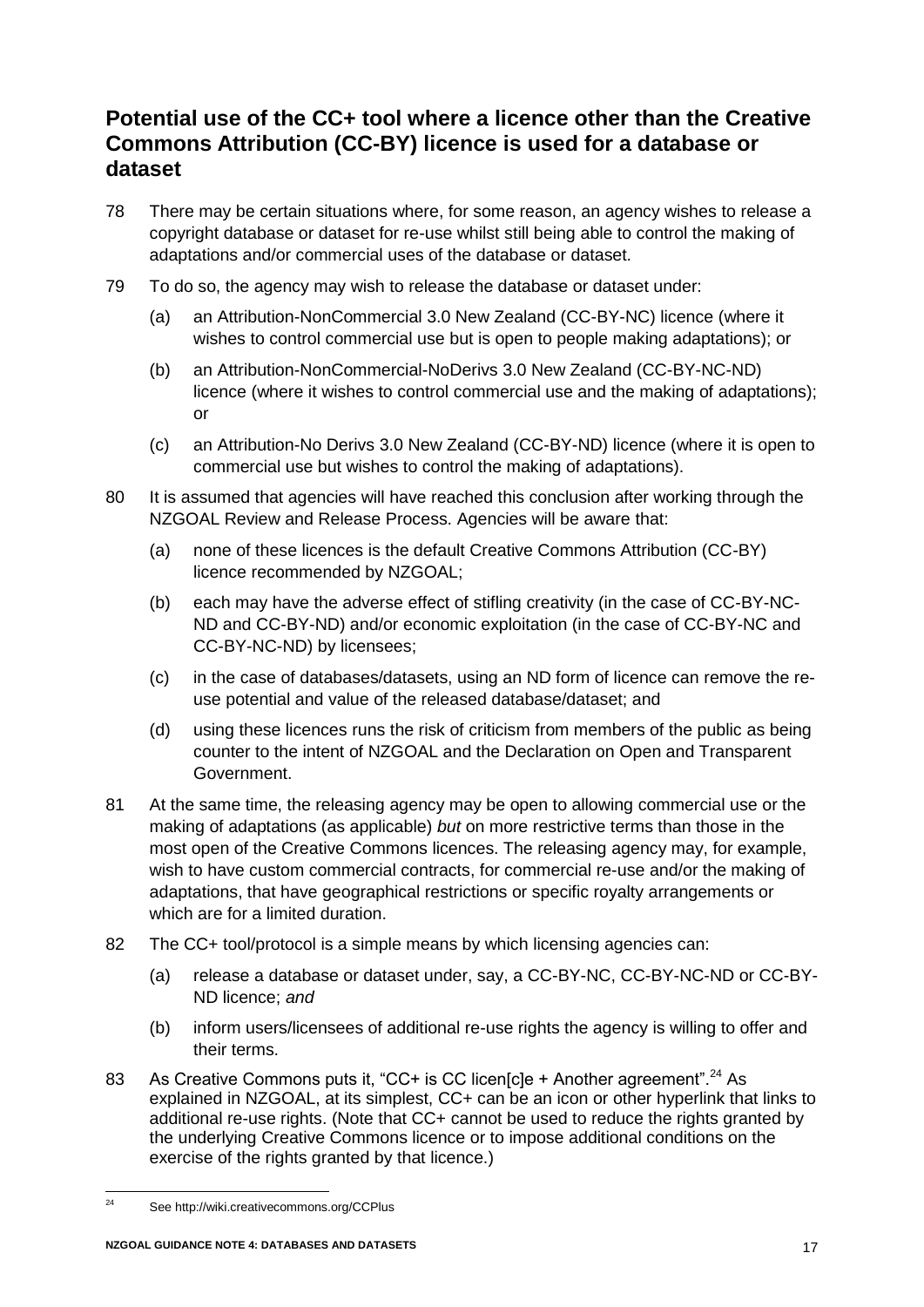- 84 For example, an agency that has enduring concern over potential misrepresentation of released data could:
	- (a) use a Creative Commons BY-ND licence (if there were good reason to do so); and
	- (b) supplement it with a "+ Additional Adaptation Licence" icon<sup>25</sup> that links to additional terms that permit adaptations provided the licensee does not misrepresent the dataset or the source agency (where misrepresentation is a real concern).<sup>26</sup>
- 85 If an agency were to implement this approach with linked icons, the licensing icons on the relevant webpage might look something like this:



- 86 In this example, the Creative Commons licence icon would link to the human readable deed form of the CC-BY-ND licence (which in turn links to the full legal terms for that licence). The "Additional Adaptation Licence" icon could link to a page (or somewhere else on the same page) that contains information on additional licensing rights which could:
	- (a) state that adaptations of the dataset are permitted provided that licensees ensure they do not mislead others or misrepresent the dataset or its source (ideally specifying with precision what is understood to constitute misleading or misrepresentative use);
	- (b) require specific attribution statements where a licensee adapts the dataset, such as:

"This [work/product/application/etc] uses data sourced from ReleasingAgencyName [with hyperlink back to online source] but ReleasingAgencyName is not a party to the adaptation and does not necessarily support or agree with it"

- (c) state that the Additional Adaptation Licence will terminate automatically in the event of a licensee's non-compliance with the conditions above.
- <span id="page-20-0"></span>87 Officials consider it unlikely that agencies will need to (or should) take this approach much in practice but it is a potential solution when genuinely needed. Agencies should appreciate that this is subject to the point made in paragraph [37](#page-10-0) above that this approach is unlikely to prevent misrepresentations where the end user does not carry out any act that is restricted by copyright. For example, an end user could review and analyse the dataset content and then write an opinion on what the content means. The misrepresentation (if any) would lie in the opinion, the preparation of which is unlikely to be touched by any restrictions in the copyright licence.
- 88 In other cases, a releasing agency may be happy to release a work under a CC-BY-NC licence and to provide specific additional terms under which commercial re-use is permitted (such as payment of a licensing fee).

 $25$ <sup>25</sup> This particular icon was prepared for the purposes of this Guidance Note. It and alternative versions can be provided to agencies in various formats (e.g., PSD, PNG, JPEG) on request.

<sup>&</sup>lt;sup>26</sup> This is merely an example. As noted in paragrap[h 31](#page-9-0) above, inclusion of such a 'misrepresentation clause' could have a chilling effect on potentially legitimate interpretations of data, particularly in areas where there is scope for debate.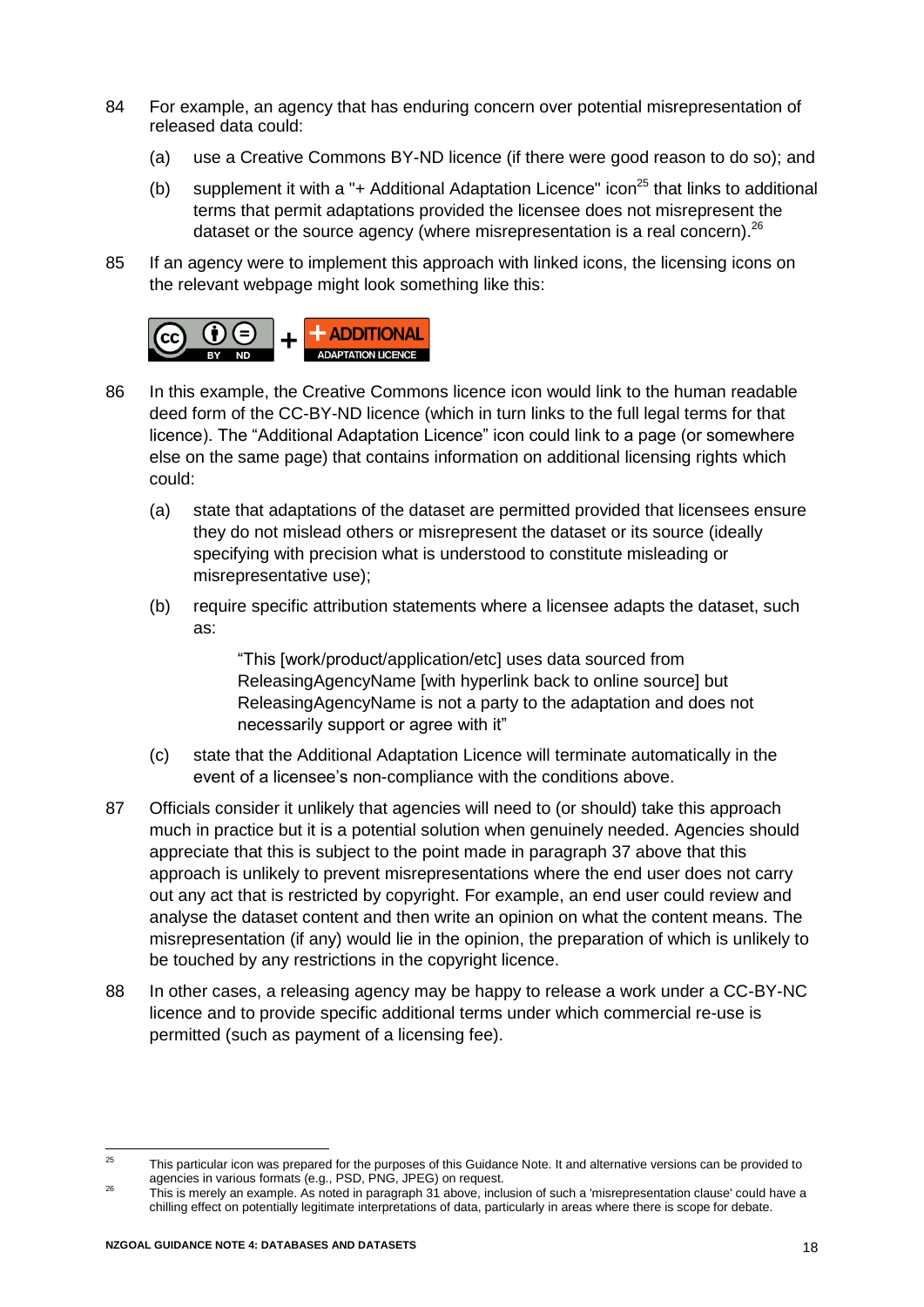89 In that scenario, the licensing icons on the relevant webpage might look something like this:



- 90 In this example, the Creative Commons licence icon would link to the human readable deed form of the CC-BY-NC licence (which in turn links to the full legal terms for that licence). The "Additional Commercial Licence" icon could link to a page (or somewhere else on the same page) that contains information on commercial re-use rights. That page could also link to an online payment mechanism through which a licensing fee could be paid. A commercial use licence could then be granted and a tax receipt could be sent to the purchaser.
- 91 In this scenario, the licensing agency would want to make it clear on its website that there is, in fact, no commercial licence until such time as the prequisites for the grant of a commercial licence have been fulfilled.

# **Using programmatic means to regulate access to data and the interrelationship between those means and Creative Commons licensing**

- 92 Sometimes the question of licensing a database or dataset is part of a wider set of issues, including the means by which people (usually developers) can access the data programmatically through the likes of an application programming interface (**API**).
- 93 Regulating access to an API can raise issues beyond those involved in a copyright licence. For example, in addition to regulating use of any intellectual property, there may be a need to regulate by contractual means:
	- (a) use and protection of API keys;
	- (b) whether, for website or mobile applications that access the data through the API, real-time calls to the API are required (so as to serve up the latest data) or whether the application provider is permitted to cache or store the data; and
	- (c) the number of permitted API calls per minute, hour or day.
- 94 So far as the licensing of copyright database/dataset content is concerned, it is possible for a releasing agency to set up an API for programmatic access to the data contents and to Creative Commons license those data contents (assuming they qualify for copyright). However, the releasing agency needs to be wary of potential conflicts between the API functionality and terms, and the freedoms in the chosen Creative Commons licence. If there is a desire to lock down use of the database content in ways that would be inconsistent with the freedoms in the Creative Commons licence, either the API restrictions or the use of a Creative Commons licence may need to be reconsidered. 27
- 95 An example of such conflict would be where:
	- (a) API access enables a developer to download the entire database contents; yet
	- (b) the API terms constrain the serving up of a developer's stored version of the contents and require, instead, live calls through to the agency's API; and

 $\overline{27}$ <sup>27</sup> For a prominent real-life example of such conflict, see D Kravets "AOL smacks startup for using CrunchBase content it gave away", 6 November 2013, at<http://www.wired.co.uk/news/archive/2013-11/06/aol-crunchbase-cc-flap>